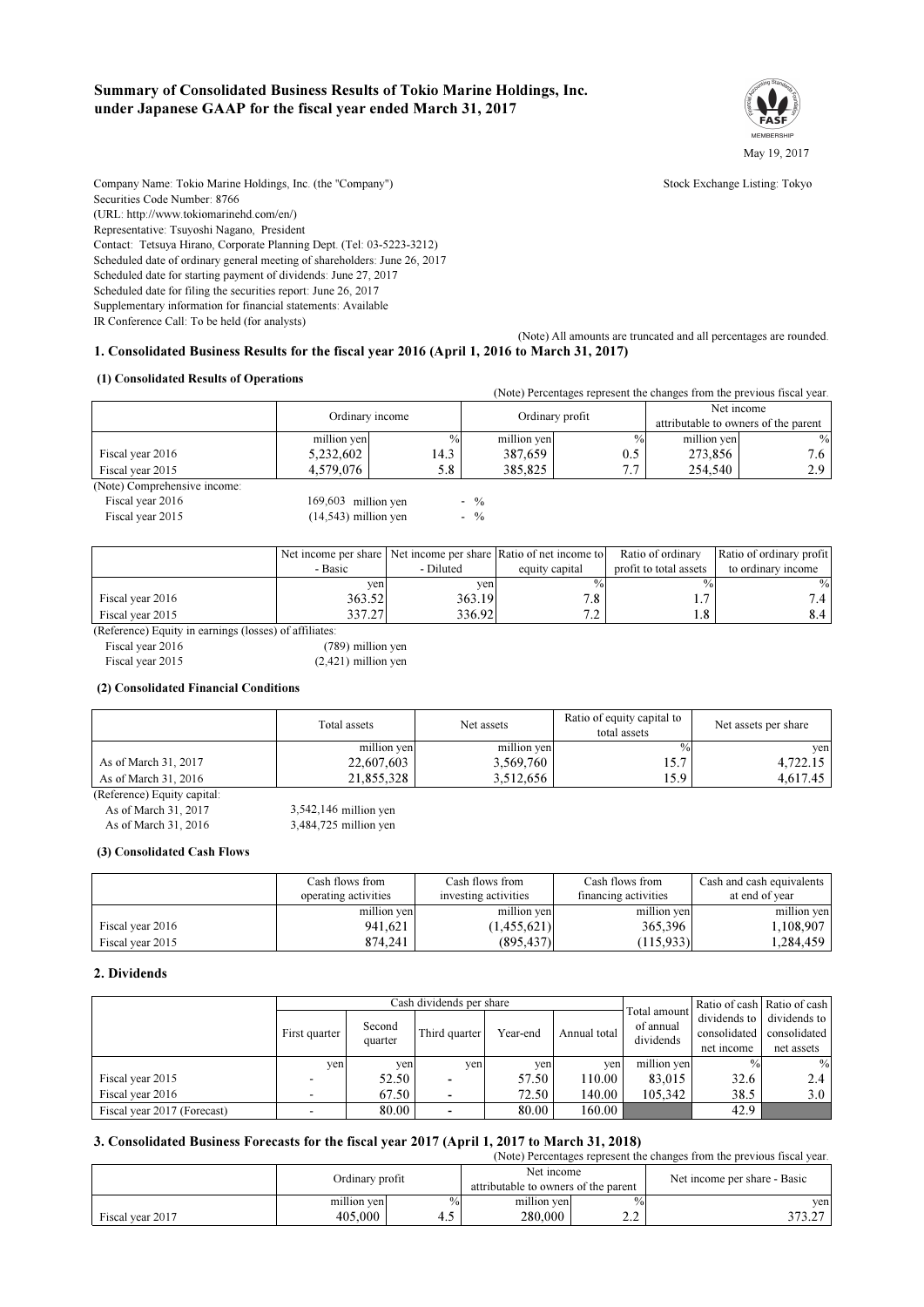#### \*Notes

(1) Changes in significant subsidiaries of the Company (changes in Specified Subsidiaries that resulted in changes in the scope of consolidation) during the fiscal year 2016: Yes

Newly consolidated: None

- Excluded from consolidation: HCC Specialty Holdings (No. 1) Limited, HCCI Group Limited
- (Note) Please refer to Appendix p. 13 "(6) Changes in significant matters related to consolidated financial statements" for details.

(2) Changes in accounting policies, changes in accounting estimates, and retrospective restatements

- (a) Changes in accounting policies to reflect amendments of accounting standards and related matters: None
- (b) Changes in accounting policies other than (a): Yes
- (c) Changes in accounting estimates: Yes
- (d) Retrospective restatements: None

(Note) Please refer to Appendix p. 13 "(6) Changes in significant matters related to consolidated financial statements" for details.

(3) Number of shares issued (common stock)

| (a) Total number of shares issued (including treasury shares) |                    |
|---------------------------------------------------------------|--------------------|
| As of March 31, 2017                                          | 753,024,375 shares |
| As of March 31, 2016                                          | 757,524,375 shares |
| (b) Number of treasury shares held                            |                    |
| As of March 31, 2017                                          | 2,912,404 shares   |
| As of March 31, 2016                                          | 2,839,782 shares   |
| (c) Average number of shares outstanding                      |                    |
| During the fiscal year 2016                                   | 753,333,620 shares |
| During the fiscal year 2015                                   | 754,692,061 shares |

#### (Reference) Summary of Non-consolidated Business Results of Tokio Marine Holdings, Inc. under Japanese GAAP for the fiscal year ended March 31, 2017

#### 1. Non-consolidated Business Results for the fiscal year 2016 (April 1, 2016 to March 31, 2017)

#### (1) Non-consolidated Results of Operations

|                  |             |                              |             |                                |             | (Note) Percentages represent the changes from the previous fiscal year. |             |            |
|------------------|-------------|------------------------------|-------------|--------------------------------|-------------|-------------------------------------------------------------------------|-------------|------------|
|                  |             | Operating income             |             | Operating profit               |             | Ordinary profit                                                         |             | Net income |
|                  | million ven | $\frac{0}{0}$                | million ven | $\frac{0}{0}$                  | million ven | $\frac{0}{0}$                                                           | million ven | $\%$       |
| Fiscal year 2016 | 84.702      | (12.4)                       | 74.473 1    | (15.2)                         | 74,502 +    | (14.3)                                                                  | 68.666      | 19.6       |
| Fiscal year 2015 | 96.736      | (35.4)                       | 87.803      | (38.3)                         | 86,902      | (38.9)                                                                  | 57.402      | (59.5)     |
|                  |             |                              |             |                                |             |                                                                         |             |            |
|                  |             | Net income per share - Basic |             | Net income per share - Diluted |             |                                                                         |             |            |

|                  | Net income per snare - Basic | Net income per share - Diluted |
|------------------|------------------------------|--------------------------------|
|                  | yen <sub>1</sub>             | ven                            |
| Fiscal year 2016 | 91.15                        | 91.06                          |
| Fiscal year 2015 | 76.06                        | 75.98                          |

#### (2) Non-consolidated Financial Conditions

|                             | Total assets | Net assets  | Ratio of equity capital to<br>total assets | Net assets per share |
|-----------------------------|--------------|-------------|--------------------------------------------|----------------------|
|                             | million yen  | million yen | $\frac{0}{0}$                              | ven                  |
| As of March 31, 2017        | 2,436,616    | 2,434,077   | 99.8                                       | 3,241.89             |
| As of March 31, 2016        | 2.486.765    | 2.484.231   | 99.8                                       | 3.288.45             |
| (Reference) Equity capital: |              |             |                                            |                      |

(eterence) Equity capital:<br>As of March 31, 2017 As of March 31, 2017 2,431,784 million yen

As of March 31, 2016 2,481,745 million yen

#### 2. Non-consolidated Business Forecasts for the fiscal year 2017 (April 1, 2017 to March 31, 2018)

|                  |                  |      |                 |      |             |               | (Note) Percentages represent the changes from the previous fiscal year. |
|------------------|------------------|------|-----------------|------|-------------|---------------|-------------------------------------------------------------------------|
|                  | Operating income |      | Ordinary profit |      | Net income  |               | Net income per<br>share - Basic                                         |
|                  | million yen      | $\%$ | million yen     | $\%$ | million yen | $\frac{0}{0}$ | ven                                                                     |
| Fiscal year 2017 | 119.000          | 40.5 | 107.500         | 44.3 | 107.500     | 56.6          | 143.31                                                                  |

\*This "Summary of Consolidated Business Results" is outside the scope of the external audit.

#### \*Notes concerning the business forecasts and other items

Any business forecasts contained in this document are based on information available to the Company as of the date of the release of this document and certain assumptions, and actual results may materially differ from the forecasts depending on various factors. For key assumptions for the business forecasts and other related information, please refer to Appendix p. 3.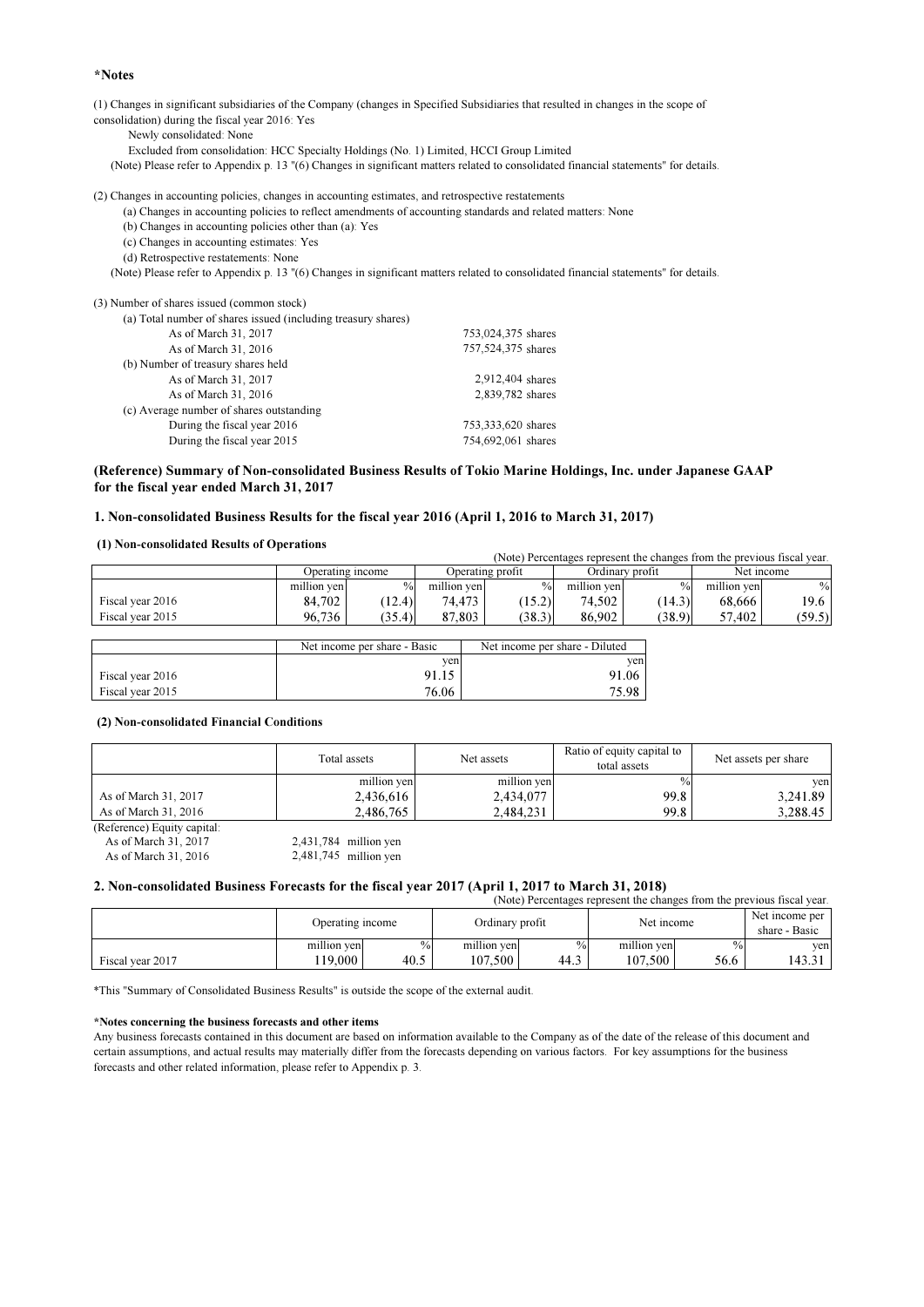# Contents of Appendix

| 1. Business results $\cdots$ $\cdots$ $\cdots$ $\cdots$ $\cdots$ $\cdots$ $\cdots$ $\cdots$ $\cdots$ $\cdots$ $\cdots$ $\cdots$ $\cdots$ $\cdots$ $\cdots$ $\cdots$ $\cdots$ $\cdots$ $\cdots$ $\cdots$ $\cdots$ $\cdots$ $\cdots$ $\cdots$ $\cdots$ $\cdots$ $\cdots$ $\cdots$ $\cdots$ $\cdots$ $\cdots$ $\cdots$ $\cdots$ $\cd$ |
|------------------------------------------------------------------------------------------------------------------------------------------------------------------------------------------------------------------------------------------------------------------------------------------------------------------------------------|
|                                                                                                                                                                                                                                                                                                                                    |
|                                                                                                                                                                                                                                                                                                                                    |
| (3) Consolidated business forecasts for the fiscal year $2017 \cdots \cdots \cdots \cdots \cdots \cdots \cdots \cdots \cdots$                                                                                                                                                                                                      |
|                                                                                                                                                                                                                                                                                                                                    |
|                                                                                                                                                                                                                                                                                                                                    |
|                                                                                                                                                                                                                                                                                                                                    |
| (2) Consolidated Statement of Income                                                                                                                                                                                                                                                                                               |
|                                                                                                                                                                                                                                                                                                                                    |
|                                                                                                                                                                                                                                                                                                                                    |
|                                                                                                                                                                                                                                                                                                                                    |
| (5) Notes regarding going concern assumption (200) (3) Notes regarding going concern assumption (3)                                                                                                                                                                                                                                |
| (6) Changes in significant matters related to consolidated financial statements ·················· 13                                                                                                                                                                                                                              |
| $(7)$ Additional information $\cdots$ $\cdots$ $\cdots$ $\cdots$ $\cdots$ $\cdots$ $\cdots$ $\cdots$ $\cdots$ $\cdots$ $\cdots$ 13                                                                                                                                                                                                 |
| (8) Notes to consolidated financial statements (2) and the statements (3) Notes to consolidated financial statements (3) and $\frac{14}{3}$                                                                                                                                                                                        |
|                                                                                                                                                                                                                                                                                                                                    |
| Per share information <b>contract the contract of the state of the state of the state information</b> 15                                                                                                                                                                                                                           |
|                                                                                                                                                                                                                                                                                                                                    |
| 4. Others $\cdots$ $\cdots$ $\cdots$ $\cdots$ $\cdots$ $\cdots$ $\cdots$ $\cdots$ $\cdots$ $\cdots$ $\cdots$ $\cdots$ $\cdots$ $\cdots$ $\cdots$ $\cdots$ $\cdots$ $\cdots$ $\cdots$ $\cdots$ $\cdots$                                                                                                                             |
|                                                                                                                                                                                                                                                                                                                                    |
|                                                                                                                                                                                                                                                                                                                                    |
| $(3)$ Securities $\cdots$ 18                                                                                                                                                                                                                                                                                                       |
|                                                                                                                                                                                                                                                                                                                                    |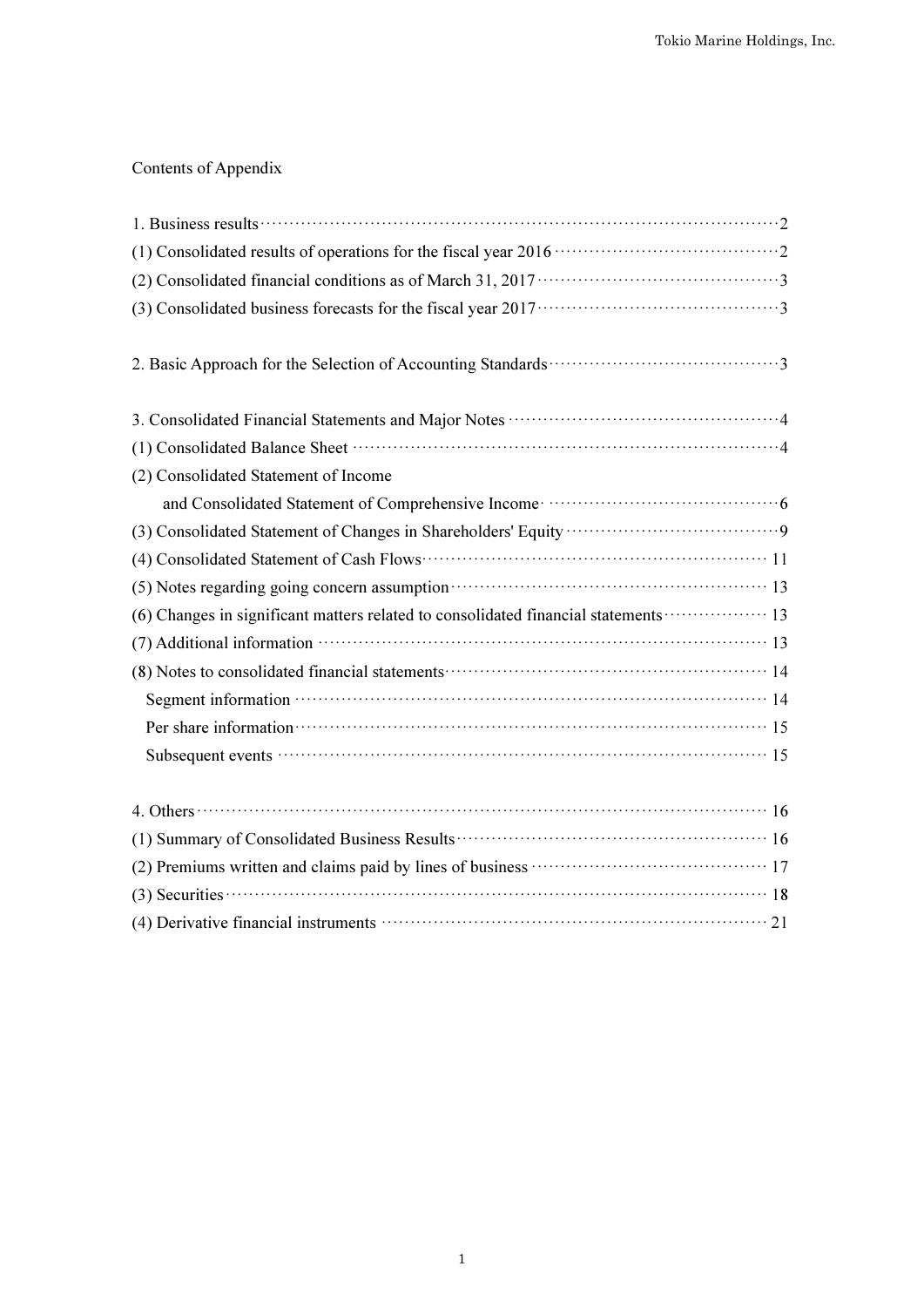# 1. Business results

## (1) Consolidated results of operations for the fiscal year 2016

During the fiscal year 2016, despite increased uncertainty due to the decision of the United Kingdom to exit the European Union and other factors, the steady progress of the U.S. economy and expectations for fiscal expansion of the U.S. resulted in improved global business confidence, and the world economy as a whole recovered gradually.

In Japan, despite weakness in consumer spending, the economy gradually recovered due to recovery in production and exports.

Under these conditions, as a result of our efforts to expand our business, which is centered on property and casualty and life insurance, our consolidated results of operations for the fiscal year 2016 were as follows:

Ordinary income increased by 653.5 billion yen to 5,232.6 billion yen from the fiscal year 2015, the main components of which were underwriting income of 4,558.6 billion yen and investment income of 565.0 billion yen. Ordinary expenses increased by 651.6 billion yen to 4,844.9 billion yen from the fiscal year 2015, the main components of which were underwriting expenses of 3,880.0 billion yen, investment expenses of 76.8 billion yen, and operating and general administrative expenses of 868.1 billion yen.

As a result, ordinary profit increased by 1.8 billion yen to 387.6 billion yen from the fiscal year 2015.

Net income attributable to owners of the parent, composed of ordinary profit plus extraordinary gains minus extraordinary losses and total income taxes, increased by 19.3 billion yen to 273.8 billion yen from the fiscal year 2015.

Results from our reportable segments are as follows:

In the domestic property and casualty insurance business, ordinary income was 2,636.1 billion yen, a decrease of 102.9 billion yen from the fiscal year 2015. Ordinary profit composed of ordinary income minus ordinary expenses (including net claims paid and others) was 254.4 billion yen, an increase of 15.1 billion yen from the fiscal year 2015.

In the domestic life insurance business, ordinary income was 722.0 billion yen, an increase of 237.8 billion yen from the fiscal year 2015. Ordinary profit composed of ordinary income minus ordinary expenses (including life insurance claims and others) was 13.2 billion yen, a decrease of 15.1 billion yen from the fiscal year 2015.

In the overseas insurance business, ordinary income was 1,835.7 billion yen, an increase of 407.3 billion yen from the fiscal year 2015. Ordinary profit composed of ordinary income minus ordinary expenses (including net claims paid and others) was 114.0 billion yen, an increase of 1.8 billion yen from the fiscal year 2015.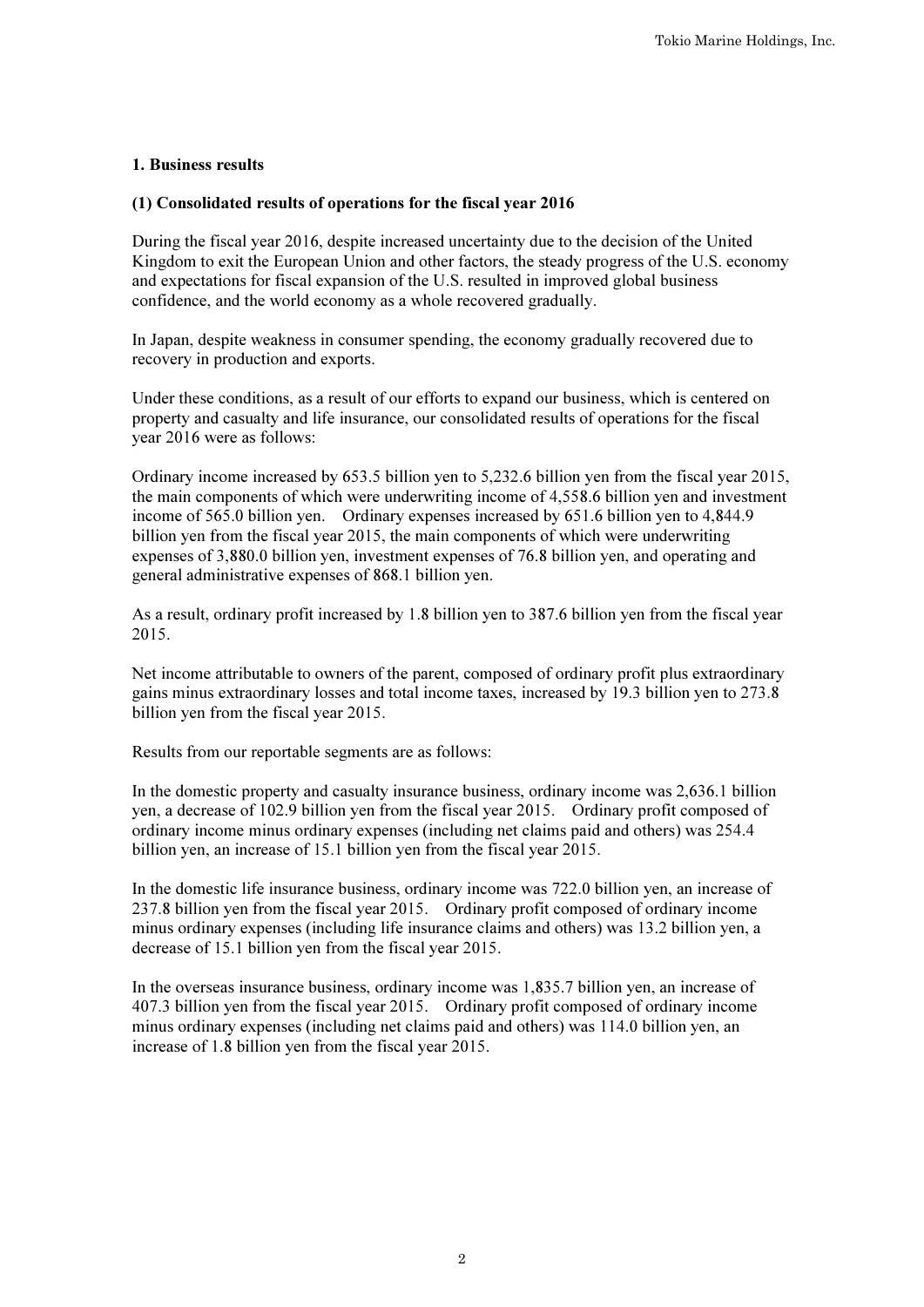# (2) Consolidated financial conditions as of March 31, 2017

As of March 31, 2017, consolidated total assets increased by 752.2 billion yen to 22,607.6 billion yen from that as of March 31, 2016, mainly due to accumulation of investment assets led by increased securities lending transactions and the expansion of our domestic and international insurance businesses.

Cash flows for the fiscal year 2016 were as follows:

Net cash provided by operating activities was 941.6 billion yen, an increase of 67.3 billion yen compared to the fiscal year 2015, mainly due to an increase in premium income. Net cash used in investing activities increased by 560.1 billion yen to 1,455.6 billion yen, mainly due to increases in purchases of securities and new loans. Mainly due to increase in cash collateral under securities lending transactions for funds procurement, net cash provided in financing activities increased by 481.3 billion yen to 365.3 billion yen.

As a result, the balance of cash and cash equivalents was 1,108.9 billion yen, a decrease of 175.5 billion yen from that as of March 31, 2016.

## (3) Consolidated business forecasts for the fiscal year 2017

The Company's consolidated business forecasts for the fiscal year 2017 are 405.0 billion yen for ordinary profit and 280.0 billion yen for net income attributable to owners of the parent. The forecasts are primarily based on the following assumptions.

- Net premiums written and life insurance premiums are projected to be 3,490.0 billion yen and 890.0 billion yen respectively, based on the Company's own projections taking into consideration the business results for previous years.
- Net incurred losses relating to natural catastrophe are projected to be 40.0 billion yen for Tokio Marine & Nichido Fire Insurance Co., Ltd. and 3.0 billion yen for Nisshin Fire & Marine Insurance Co., Ltd, taking into consideration the actual results for previous years.
- In regard to interest rates, exchange rates and equity market conditions, the Company assumes there will be no significant changes from market rates and conditions as of March 31, 2017.

The forecasts described above are based on the information available to the Company as of the date of the release of this document and the aforementioned assumptions. The actual results may materially differ from the forecasts depending on various factors.

## 2. Basic Approach for the Selection of Accounting Standards

To enhance international comparability of the Company's financial information and to unify accounting policies within the Group, the Company is considering adopting International Financial Reporting Standards ("IFRS") while preparing for the transition. The date of transition will be determined in light of the development of the new insurance contract standard (IFRS17) and other relevant issues.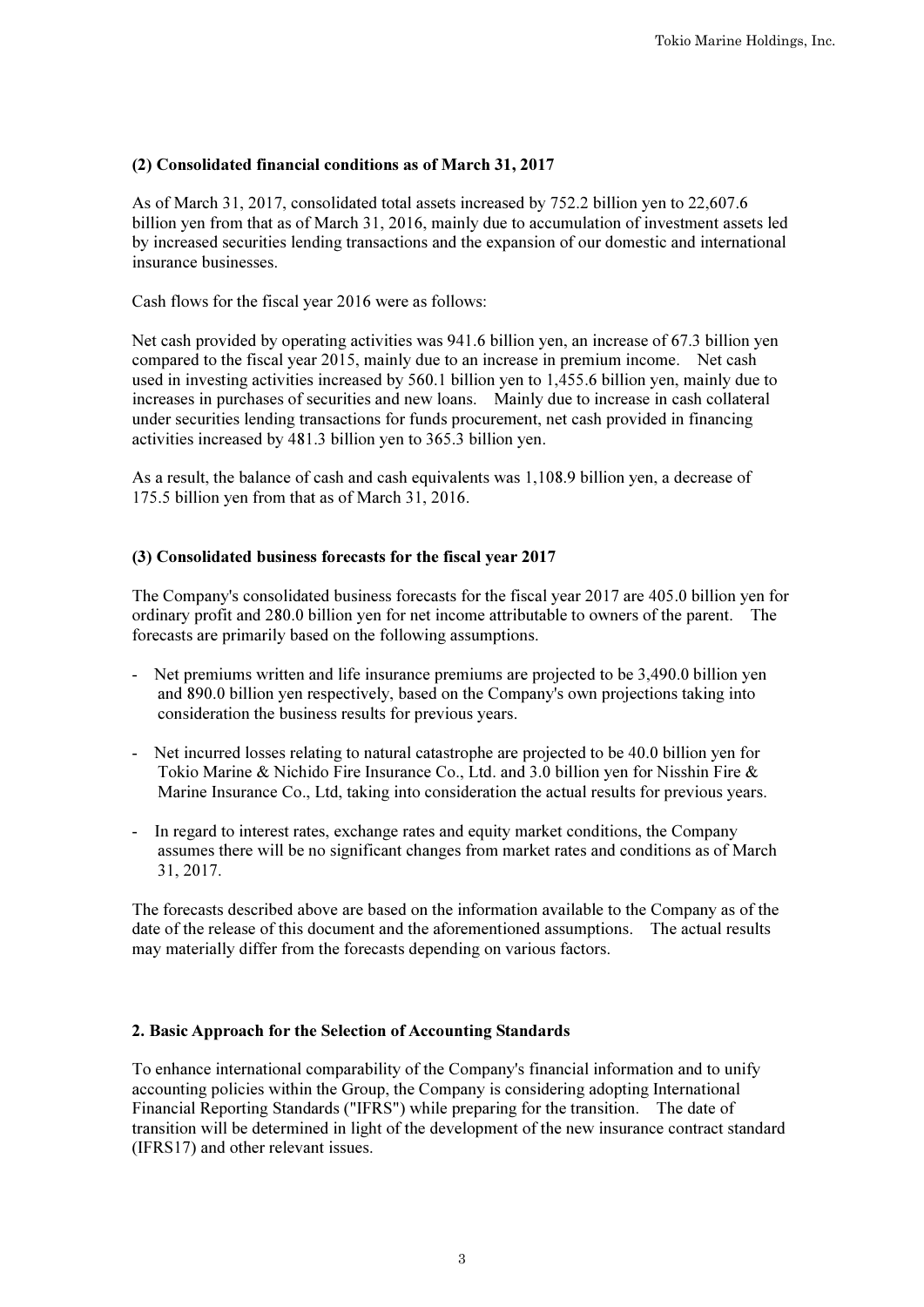# 3. Consolidated Financial Statements and Major Notes

# (1) Consolidated Balance Sheet

| (Yen in millions)                                       |                      |                      |  |  |
|---------------------------------------------------------|----------------------|----------------------|--|--|
|                                                         | As of March 31, 2016 | As of March 31, 2017 |  |  |
| <b>Assets</b>                                           |                      |                      |  |  |
| Cash and bank deposits                                  | 1,031,610            | 710,666              |  |  |
| Call loans                                              | 21,000               | 220,805              |  |  |
| Receivables under resale agreements                     | 4,999                | 34,999               |  |  |
| Receivables under securities borrowing transactions     | 21,597               | 21,809               |  |  |
| Monetary receivables bought                             | 1,345,859            | 1,265,837            |  |  |
| Money trusts                                            | 63,049               | 101,650              |  |  |
| Securities                                              | 15,457,012           | 16,098,063           |  |  |
| Loans                                                   | 878,951              | 1,253,094            |  |  |
| Tangible fixed assets                                   | 277,413              | 289,398              |  |  |
| Land                                                    | 129,017              | 133,191              |  |  |
| <b>Buildings</b>                                        | 120,194              | 119,234              |  |  |
| Construction in progress                                | 56                   | 690                  |  |  |
| Other tangible fixed assets                             | 28,145               | 36,282               |  |  |
| Intangible fixed assets                                 | 1,022,112            | 880,080              |  |  |
| Software                                                | 37,817               | 40,887               |  |  |
| Goodwill                                                | 534,593              | 466,793              |  |  |
| Other intangible fixed assets                           | 449,700              | 372,399              |  |  |
| Other assets                                            | 1,692,808            | 1,706,741            |  |  |
| Net defined benefit assets                              | 12,440               | 3.386                |  |  |
| Deferred tax assets                                     | 33,558               | 31,032               |  |  |
| Customers' liabilities under acceptances and guarantees | 9,026                | 2,465                |  |  |
| Allowance for doubtful accounts                         | (16,111)             | (12, 429)            |  |  |
| <b>Total assets</b>                                     | 21,855,328           | 22,607,603           |  |  |
| <b>Liabilities</b>                                      |                      |                      |  |  |
| Insurance liabilities                                   | 15, 144, 114         | 15,544,525           |  |  |
| Outstanding claims                                      | 2,663,123            | 2,753,498            |  |  |
| Underwriting reserves                                   | 12,480,991           | 12,791,026           |  |  |
| Corporate bonds                                         | 77,677               | 69,097               |  |  |
| Other liabilities                                       | 2,291,591            | 2,629,093            |  |  |
| Payables under securities lending transactions          | 704,077              | 951,334              |  |  |
| Other liabilities                                       | 1,587,513            | 1,677,758            |  |  |
| Net defined benefit liabilities                         | 242,952              | 244,253              |  |  |
| Provision for retirement benefits for directors         | 21                   | 24                   |  |  |
| Provision for employees' bonus                          | 57,355               | 65,612               |  |  |
| Reserves under special laws                             | 88,144               | 93,645               |  |  |
| Price fluctuation reserve                               | 88,144               | 93,645               |  |  |
| Deferred tax liabilities                                | 361,960              | 329,527              |  |  |
| Negative goodwill                                       | 69,827               | 59,598               |  |  |
| Acceptances and guarantees                              | 9,026                | 2,465                |  |  |
| <b>Total liabilities</b>                                | 18,342,671           | 19,037,843           |  |  |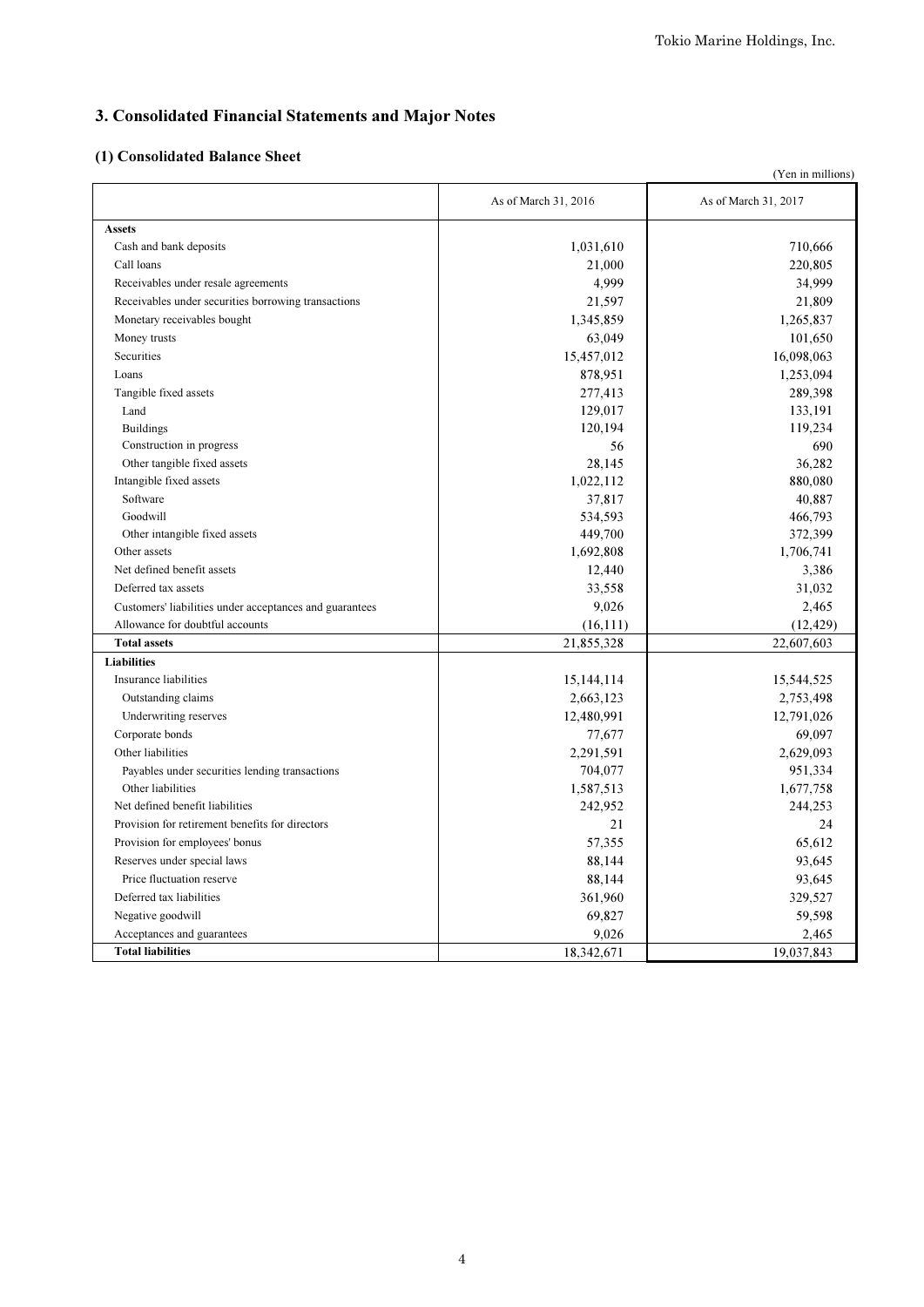|                                                            |                      | (Yen in millions)    |
|------------------------------------------------------------|----------------------|----------------------|
|                                                            | As of March 31, 2016 | As of March 31, 2017 |
| <b>Net assets</b>                                          |                      |                      |
| <b>Shareholders' equity</b>                                |                      |                      |
| Share capital                                              | 150,000              | 150,000              |
| Retained earnings                                          | 1,531,072            | 1,699,030            |
| Treasury shares                                            | (10,742)             | (13,658)             |
| Total shareholders' equity                                 | 1,670,329            | 1,835,371            |
| Accumulated other comprehensive income                     |                      |                      |
| Unrealized gains (losses) on available-for-sale securities | 1,601,187            | 1,600,740            |
| Deferred gains (losses) on hedge transactions              | 19,870               | 11,098               |
| Foreign currency translation adjustments                   | 210,134              | 112,869              |
| Remeasurements of defined benefit plans                    | (16,796)             | (17,933)             |
| Total accumulated other comprehensive income               | 1,814,395            | 1,706,774            |
| Share acquisition rights                                   | 2,485                | 2,292                |
| <b>Non-controlling interests</b>                           | 25,445               | 25,321               |
| <b>Total net assets</b>                                    | 3,512,656            | 3,569,760            |
| <b>Total liabilities and net assets</b>                    | 21,855,328           | 22,607,603           |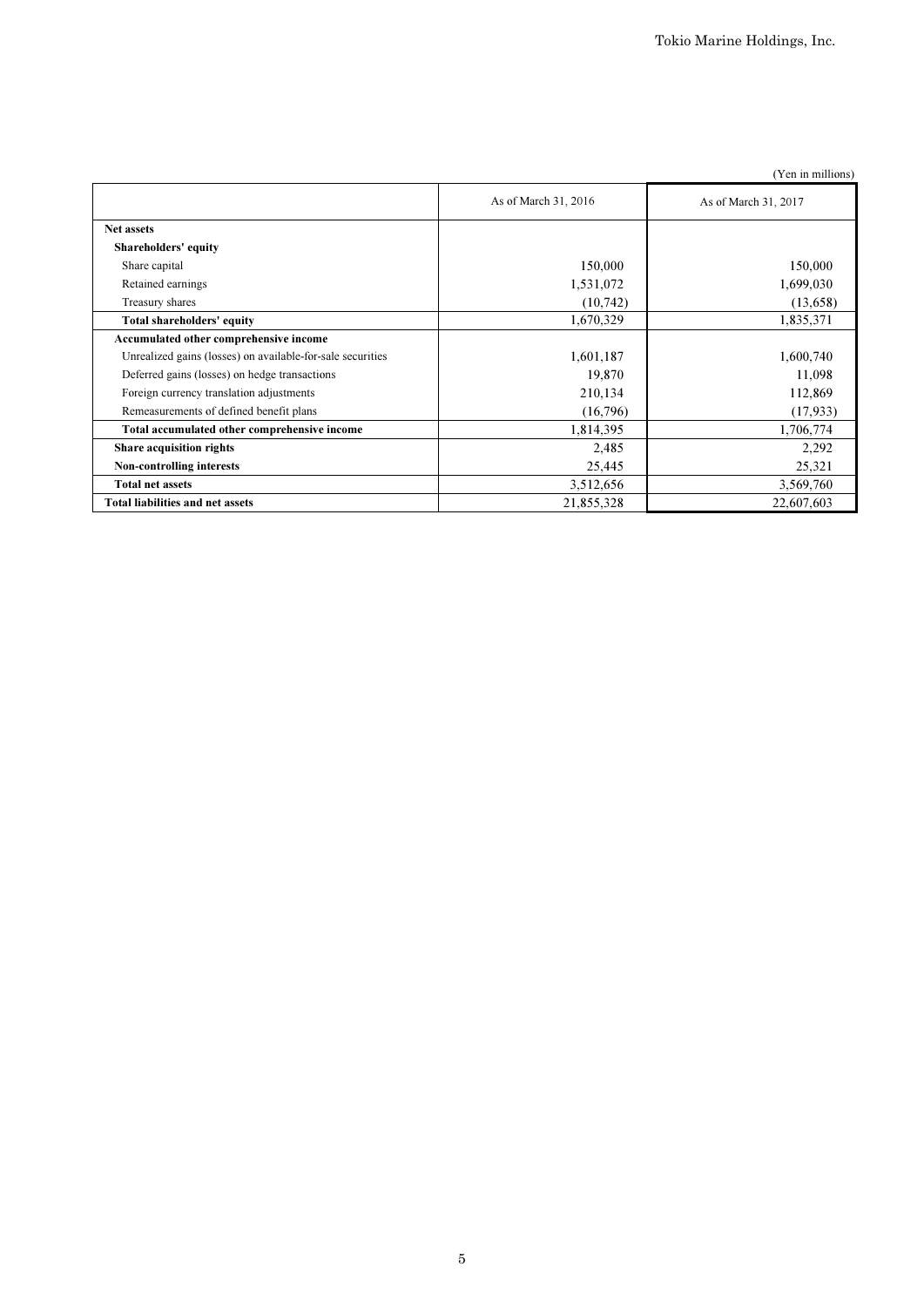# (2) Consolidated Statement of Income and Consolidated Statement of Comprehensive Income

#### (Consolidated Statement of Income)

|                                                                                           |                                      | (Yen in millions)                    |
|-------------------------------------------------------------------------------------------|--------------------------------------|--------------------------------------|
|                                                                                           | Fiscal year 2015                     | Fiscal year 2016                     |
|                                                                                           | (April 1, 2015 to<br>March 31, 2016) | (April 1, 2016 to<br>March 31, 2017) |
| <b>Ordinary</b> income                                                                    | 4,579,076                            | 5,232,602                            |
| <b>Underwriting income</b>                                                                | 3,921,369                            | 4,558,623                            |
| Net premiums written                                                                      | 3,265,578                            | 3,480,478                            |
| Deposit premiums from policyholders                                                       | 125,092                              | 114,477                              |
| Investment income on deposit premiums                                                     | 51,814                               | 47,171                               |
| Life insurance premiums                                                                   | 471,666                              | 904,418                              |
| Other underwriting income                                                                 | 7,217                                | 12,077                               |
| <b>Investment income</b>                                                                  | 555,912                              | 565,006                              |
| Interest and dividends                                                                    | 386,507                              | 424,366                              |
| Gains on money trusts                                                                     | 345                                  | 957                                  |
| Gains on trading securities                                                               | 4,552                                | 26,455                               |
| Gains on sales of securities                                                              | 163,043                              | 120,927                              |
| Gains on redemption of securities                                                         | 488                                  | 844                                  |
| Gains on derivatives                                                                      | 43,520                               |                                      |
| Investment gains on separate accounts                                                     |                                      | 27,200                               |
| Other investment income                                                                   | 9,269                                | 11,426                               |
| Transfer of investment income on deposit premiums                                         | (51, 814)                            | (47, 171)                            |
| Other ordinary income                                                                     | 101,793                              | 108,972                              |
| Amortization of negative goodwill                                                         | 10,229                               | 10,229                               |
| Other ordinary income                                                                     | 91,564                               | 98,743                               |
| <b>Ordinary expenses</b>                                                                  | 4,193,251                            | 4,844,943                            |
| <b>Underwriting expenses</b>                                                              | 3,370,943                            | 3,880,059                            |
| Net claims paid                                                                           | 1,662,021                            | 1,814,853                            |
| Loss adjustment expenses                                                                  | 127,732                              | 136,008                              |
| Agency commissions and brokerage                                                          | 663,787                              | 685,493                              |
| Maturity refunds to policyholders                                                         | 222,046                              | 201,568                              |
| Dividends to policyholders                                                                | 155                                  | 82                                   |
| Life insurance claims                                                                     | 410,957                              | 640,412                              |
| Provision for outstanding claims                                                          | 164,785                              | 164,810                              |
| Provision for underwriting reserves                                                       | 108,482                              | 231,077                              |
| Other underwriting expenses                                                               | 10,974                               | 5,751                                |
| <b>Investment expenses</b>                                                                | 107,878                              | 76,804                               |
| Losses on money trusts                                                                    |                                      | 2,654                                |
| Losses on sales of securities                                                             | 20,465                               | 36,488                               |
| Impairment losses on securities                                                           | 16,555                               | 7,292                                |
| Losses on redemption of securities                                                        | 933                                  | 2,548                                |
| Losses on derivatives                                                                     |                                      | 10,897                               |
| Investment losses on separate accounts                                                    | 35,387                               |                                      |
| Other investment expenses                                                                 | 34,536                               | 16,922                               |
| Operating and general administrative expenses                                             | 697,309                              | 868,195                              |
| Other ordinary expenses                                                                   | 17,120                               | 19,883                               |
| Interest expenses                                                                         | 7,465                                | 12,208                               |
| Losses on bad debts                                                                       | 97                                   | 596                                  |
| Equity in losses of affiliates                                                            | 2,421                                | 789                                  |
| Amortization of deferred assets under Article 113 of the Insurance<br><b>Business Act</b> | 3,826                                | 3,826                                |
| Other ordinary expenses                                                                   | 3,308                                | 2,461                                |
| Ordinary profit                                                                           | 385,825                              | 387,659                              |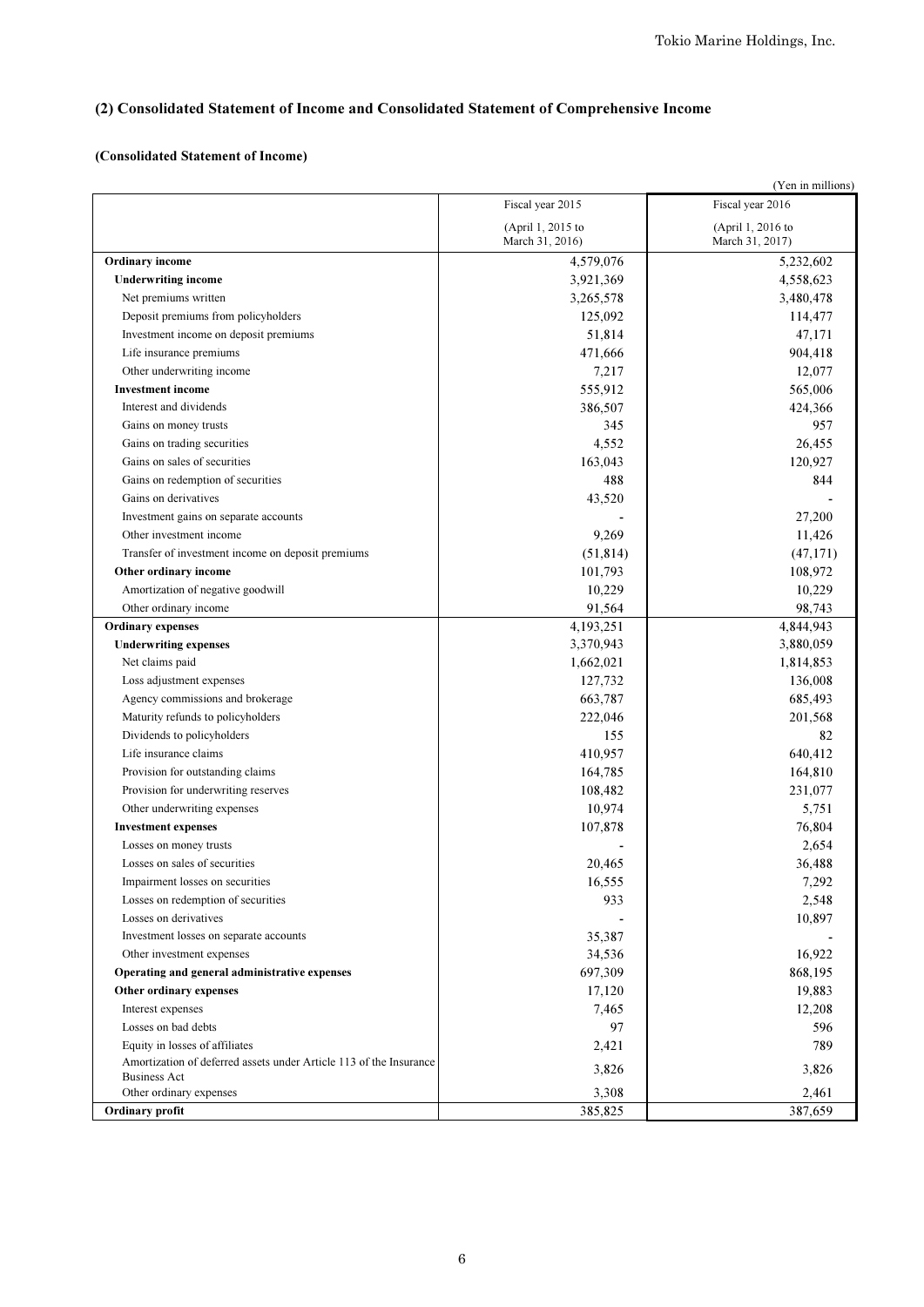| (Yen in millions)                                        |                                      |                                      |  |  |  |
|----------------------------------------------------------|--------------------------------------|--------------------------------------|--|--|--|
|                                                          | Fiscal year 2015                     | Fiscal year 2016                     |  |  |  |
|                                                          | (April 1, 2015 to<br>March 31, 2016) | (April 1, 2016 to<br>March 31, 2017) |  |  |  |
| <b>Extraordinary gains</b>                               | 687                                  | 8,252                                |  |  |  |
| Gains on disposal of fixed assets                        | 348                                  | 5,662                                |  |  |  |
| Other extraordinary gains                                | 339                                  | 2,589                                |  |  |  |
| <b>Extraordinary losses</b>                              | 13,668                               | 8,949                                |  |  |  |
| Losses on disposal of fixed assets                       | 1,042                                | 2,213                                |  |  |  |
| Impairment losses on fixed assets                        | 2,215                                | 935                                  |  |  |  |
| Provision for reserves under special laws                | 5,199                                | 5,500                                |  |  |  |
| Provision for price fluctuation reserve                  | 5,199                                | 5,500                                |  |  |  |
| Other extraordinary losses                               | 5,210                                | 299                                  |  |  |  |
| Income before income taxes and non-controlling interests | 372,845                              | 386,962                              |  |  |  |
| Income taxes - current                                   | 107,596                              | 128,946                              |  |  |  |
| Income taxes - deferred                                  | 9,268                                | (17, 562)                            |  |  |  |
| <b>Total income taxes</b>                                | 116,865                              | 111,383                              |  |  |  |
| Net income                                               | 255,980                              | 275,578                              |  |  |  |
| Net income attributable to non-controlling interests     | 1,439                                | 1,721                                |  |  |  |
| Net income attributable to owners of the parent          | 254,540                              | 273,856                              |  |  |  |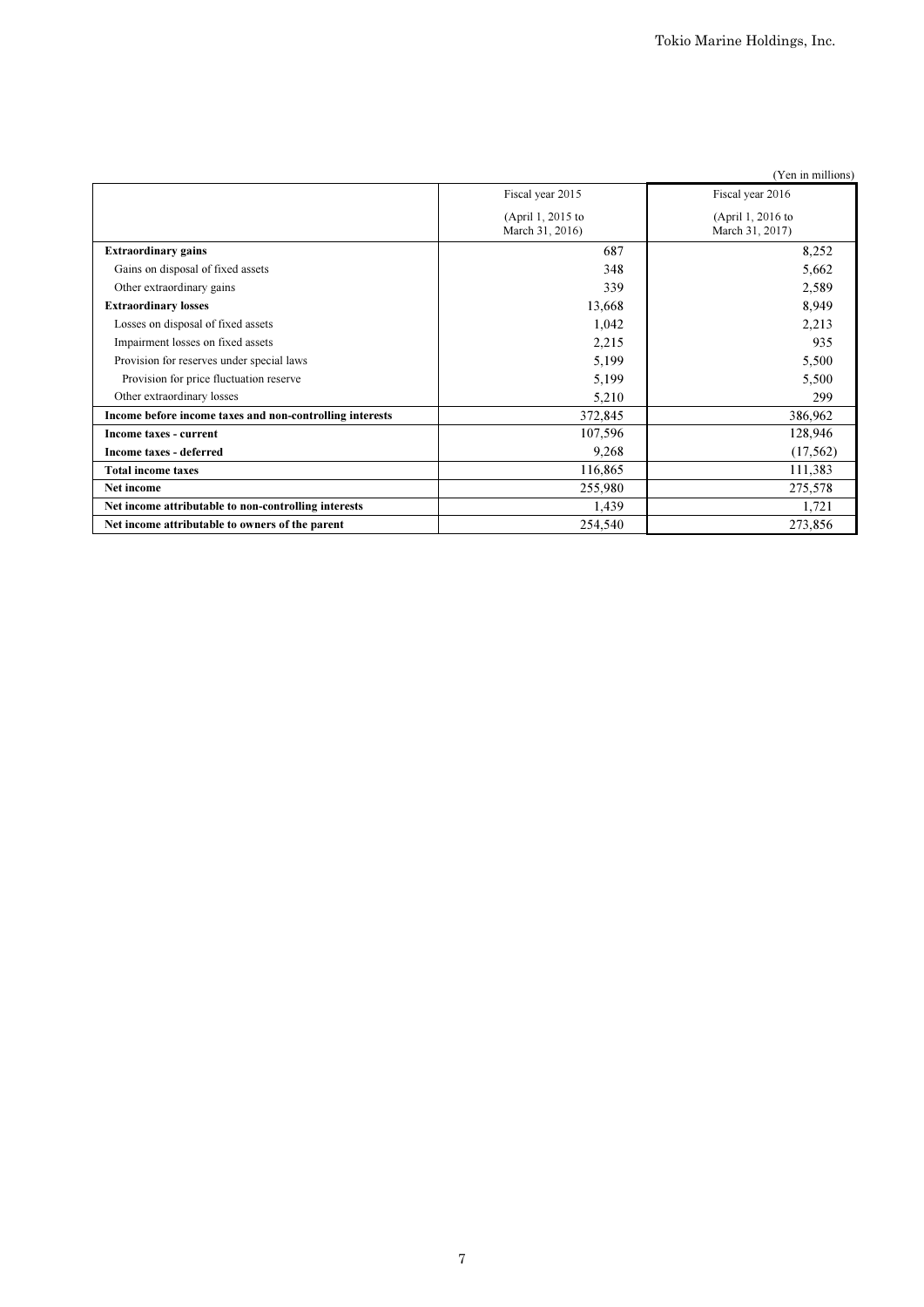# (Consolidated Statement of Comprehensive Income)

|                                                                                         |                   | (Yen in millions) |
|-----------------------------------------------------------------------------------------|-------------------|-------------------|
|                                                                                         | Fiscal year 2015  | Fiscal year 2016  |
|                                                                                         | (April 1, 2015 to | (April 1, 2016 to |
|                                                                                         | March 31, 2016)   | March 31, 2017)   |
| Net income                                                                              | 255,980           | 275,578           |
| Other comprehensive income                                                              |                   |                   |
| Unrealized gains (losses) on available-for-sale securities                              | (246, 043)        | (373)             |
| Deferred gains (losses) on hedge transactions                                           | 687               | (8,771)           |
| Foreign currency translation adjustments                                                | (28, 975)         | (94, 833)         |
| Remeasurements of defined benefit plans                                                 | 4,592             | (1,123)           |
| Share of other comprehensive income of affiliates accounted for<br>by the equity method | (783)             | (872)             |
| Total other comprehensive income                                                        | (270, 523)        | (105, 974)        |
| <b>Total comprehensive income</b>                                                       | (14, 543)         | 169,603           |
| Comprehensive income attributable to:                                                   |                   |                   |
| Owners of the parent                                                                    | (12,958)          | 168,845           |
| Non-controlling interests                                                               | (1, 584)          | 758               |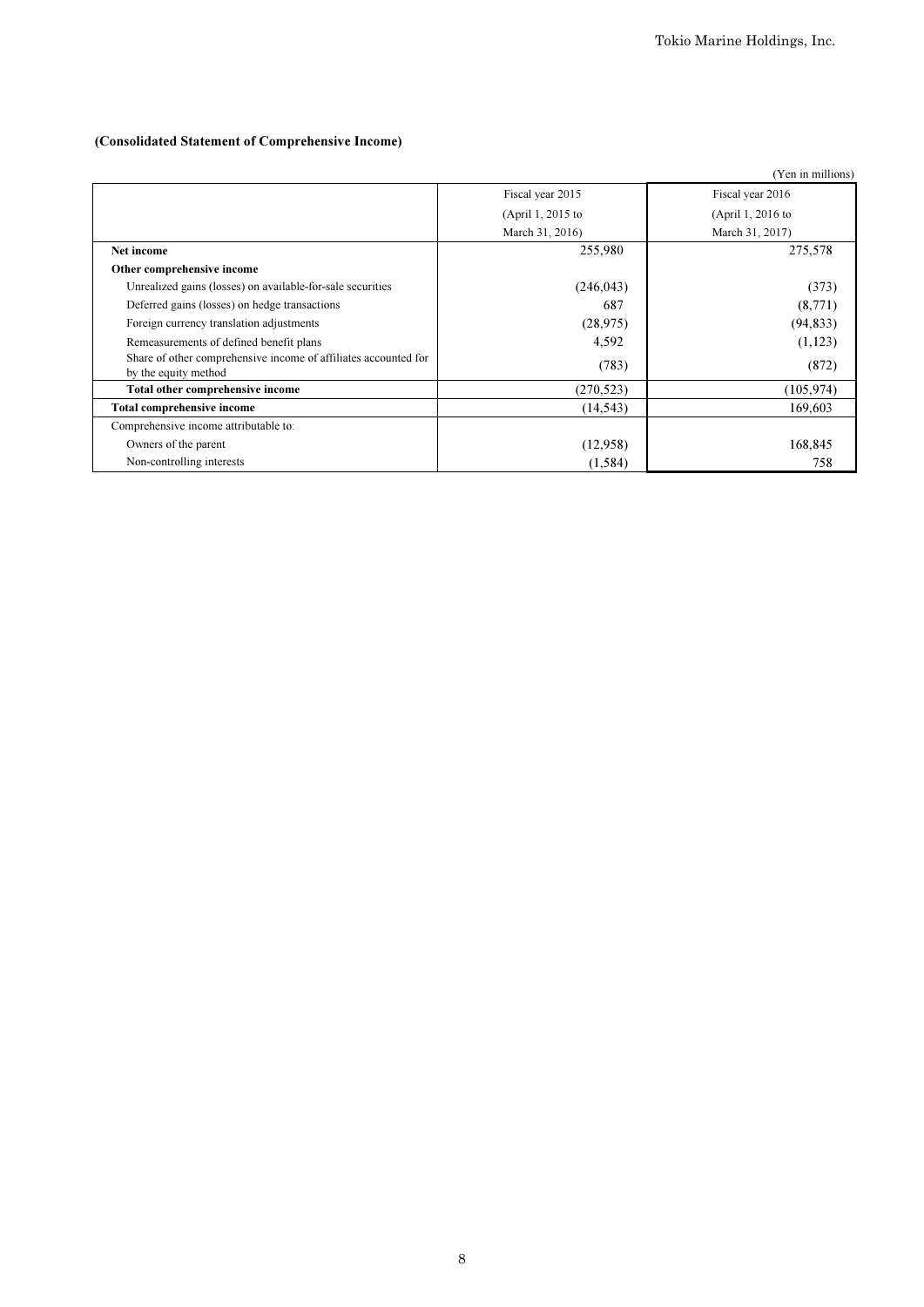# (3) Consolidated Statement of Changes in Shareholders' Equity

Fiscal year 2015 (April 1, 2015 to March 31, 2016)

| $1.58a$ year 2015 (Tip II 1, 2015 to march 31, 2010)                                            |               |                      |                 | (Yen in millions)                |  |  |
|-------------------------------------------------------------------------------------------------|---------------|----------------------|-----------------|----------------------------------|--|--|
|                                                                                                 |               | Shareholders' equity |                 |                                  |  |  |
|                                                                                                 | Share capital | Retained<br>earnings | Treasury shares | Total<br>shareholders'<br>equity |  |  |
| Beginning balance                                                                               | 150,000       | 1,357,846            | (11,038)        | 1,496,808                        |  |  |
| Changes during the year                                                                         |               |                      |                 |                                  |  |  |
| <b>Dividends</b>                                                                                |               | (81, 124)            |                 | (81, 124)                        |  |  |
| Net income attributable to<br>owners of the parent                                              |               | 254,540              |                 | 254,540                          |  |  |
| Purchases of treasury shares                                                                    |               |                      | (129)           | (129)                            |  |  |
| Disposal of treasury shares                                                                     |               | (133)                | 425             | 291                              |  |  |
| Cancellation of treasury shares                                                                 |               |                      |                 |                                  |  |  |
| Changes in<br>the scope of consolidation                                                        |               | (130)                |                 | (130)                            |  |  |
| Increase by merger                                                                              |               |                      |                 |                                  |  |  |
| Capital increase of<br>consolidated subsidiaries                                                |               |                      |                 |                                  |  |  |
| Changes based on generally<br>accepted accounting standards<br>adopted by overseas subsidiaries |               |                      |                 |                                  |  |  |
| Others                                                                                          |               | 73                   |                 | 73                               |  |  |
| Net changes in items other<br>than shareholders' equity                                         |               |                      |                 |                                  |  |  |
| Total changes during the year                                                                   |               | 173,225              | 295             | 173,521                          |  |  |
| Ending balance                                                                                  | 150,000       | 1,531,072            | (10, 742)       | 1,670,329                        |  |  |

|                                                                                                 | Accumulated other comprehensive income                              |                                                     |                                                |                                               |                                |                              |                          |
|-------------------------------------------------------------------------------------------------|---------------------------------------------------------------------|-----------------------------------------------------|------------------------------------------------|-----------------------------------------------|--------------------------------|------------------------------|--------------------------|
|                                                                                                 | Unrealized gains<br>(losses) on<br>available-for-sale<br>securities | Deferred gains<br>(losses) on hedge<br>transactions | Foreign currency<br>translation<br>adjustments | Remeasurements<br>of defined benefit<br>plans | Share<br>acquisition<br>rights | Non-controlling<br>interests | Total net assets         |
| Beginning balance                                                                               | 1,846,908                                                           | 19,183                                              | 237,201                                        | (21, 397)                                     | 2,037                          | 28,915                       | 3,609,655                |
| Changes during the year                                                                         |                                                                     |                                                     |                                                |                                               |                                |                              |                          |
| <b>Dividends</b>                                                                                |                                                                     |                                                     |                                                |                                               |                                |                              | (81, 124)                |
| Net income attributable to<br>owners of the parent                                              |                                                                     |                                                     |                                                |                                               |                                |                              | 254,540                  |
| Purchases of treasury shares                                                                    |                                                                     |                                                     |                                                |                                               |                                |                              | (129)                    |
| Disposal of treasury shares                                                                     |                                                                     |                                                     |                                                |                                               |                                |                              | 291                      |
| Cancellation of treasury shares                                                                 |                                                                     |                                                     |                                                |                                               |                                |                              | ۰.                       |
| Changes in<br>the scope of consolidation                                                        |                                                                     |                                                     |                                                |                                               |                                |                              | (130)                    |
| Increase by merger                                                                              |                                                                     |                                                     |                                                |                                               |                                |                              | $\overline{\phantom{0}}$ |
| Capital increase of<br>consolidated subsidiaries                                                |                                                                     |                                                     |                                                |                                               |                                |                              |                          |
| Changes based on generally<br>accepted accounting standards<br>adopted by overseas subsidiaries |                                                                     |                                                     |                                                |                                               |                                |                              |                          |
| Others                                                                                          |                                                                     |                                                     |                                                |                                               |                                |                              | 73                       |
| Net changes in items other<br>than shareholders' equity                                         | (245, 720)                                                          | 687                                                 | (27,066)                                       | 4,600                                         | 448                            | (3, 469)                     | (270, 520)               |
| Total changes during the year                                                                   | (245, 720)                                                          | 687                                                 | (27,066)                                       | 4,600                                         | 448                            | (3, 469)                     | (96,998)                 |
| Ending balance                                                                                  | 1,601,187                                                           | 19,870                                              | 210,134                                        | (16,796)                                      | 2,485                          | 25,445                       | 3,512,656                |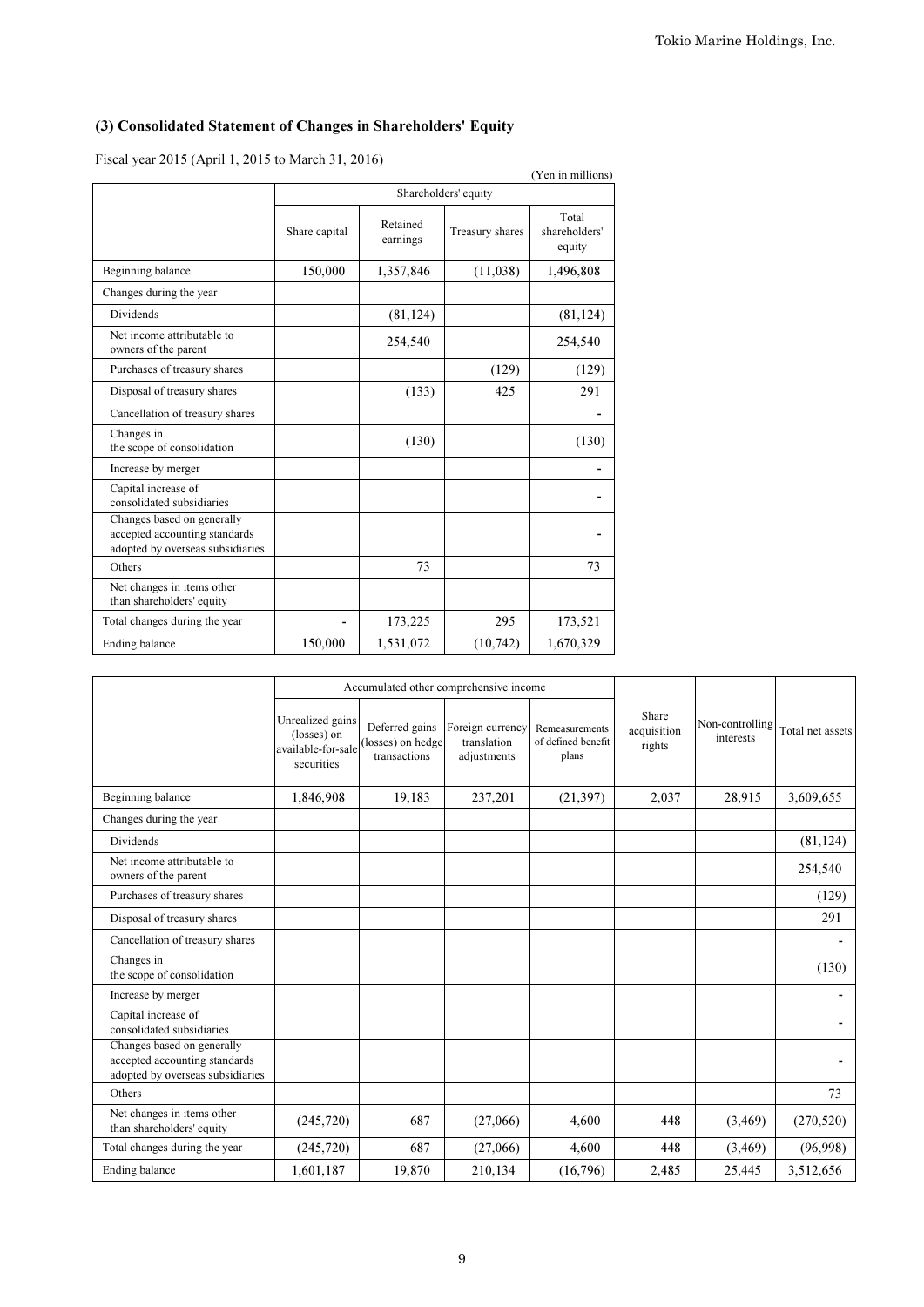|                                                                                                 |                      |                      |                 | (Yen in millions)                |  |
|-------------------------------------------------------------------------------------------------|----------------------|----------------------|-----------------|----------------------------------|--|
|                                                                                                 | Shareholders' equity |                      |                 |                                  |  |
|                                                                                                 | Share capital        | Retained<br>earnings | Treasury shares | Total<br>shareholders'<br>equity |  |
| Beginning balance                                                                               | 150,000              | 1,531,072            | (10, 742)       | 1,670,329                        |  |
| Changes during the year                                                                         |                      |                      |                 |                                  |  |
| <b>Dividends</b>                                                                                |                      | (94, 354)            |                 | (94, 354)                        |  |
| Net income attributable to<br>owners of the parent                                              |                      | 273,856              |                 | 273,856                          |  |
| Purchases of treasury shares                                                                    |                      |                      | (25,081)        | (25,081)                         |  |
| Disposal of treasury shares                                                                     |                      | (252)                | 1,061           | 808                              |  |
| Cancellation of treasury shares                                                                 |                      | (21, 104)            | 21,104          |                                  |  |
| Changes in<br>the scope of consolidation                                                        |                      | 5,019                |                 | 5,019                            |  |
| Increase by merger                                                                              |                      | 3,822                |                 | 3,822                            |  |
| Capital increase of<br>consolidated subsidiaries                                                |                      | (21)                 |                 | (21)                             |  |
| Changes based on generally<br>accepted accounting standards<br>adopted by overseas subsidiaries |                      | 993                  |                 | 993                              |  |
| Others                                                                                          |                      |                      |                 |                                  |  |
| Net changes in items other<br>than shareholders' equity                                         |                      |                      |                 |                                  |  |
| Total changes during the year                                                                   |                      | 167,958              | (2,916)         | 165,042                          |  |
| Ending balance                                                                                  | 150,000              | 1,699,030            | (13, 658)       | 1,835,371                        |  |

# Fiscal year 2016 (April 1, 2016 to March 31, 2017)

|                                                                                                 |                                                                     |                                                     | Accumulated other comprehensive income         |                                               |                                |                              |                  |
|-------------------------------------------------------------------------------------------------|---------------------------------------------------------------------|-----------------------------------------------------|------------------------------------------------|-----------------------------------------------|--------------------------------|------------------------------|------------------|
|                                                                                                 | Unrealized gains<br>(losses) on<br>available-for-sale<br>securities | Deferred gains<br>(losses) on hedge<br>transactions | Foreign currency<br>translation<br>adjustments | Remeasurements<br>of defined benefit<br>plans | Share<br>acquisition<br>rights | Non-controlling<br>interests | Total net assets |
| Beginning balance                                                                               | 1,601,187                                                           | 19,870                                              | 210,134                                        | (16,796)                                      | 2,485                          | 25,445                       | 3,512,656        |
| Changes during the year                                                                         |                                                                     |                                                     |                                                |                                               |                                |                              |                  |
| Dividends                                                                                       |                                                                     |                                                     |                                                |                                               |                                |                              | (94, 354)        |
| Net income attributable to<br>owners of the parent                                              |                                                                     |                                                     |                                                |                                               |                                |                              | 273,856          |
| Purchases of treasury shares                                                                    |                                                                     |                                                     |                                                |                                               |                                |                              | (25,081)         |
| Disposal of treasury shares                                                                     |                                                                     |                                                     |                                                |                                               |                                |                              | 808              |
| Cancellation of treasury shares                                                                 |                                                                     |                                                     |                                                |                                               |                                |                              |                  |
| Changes in<br>the scope of consolidation                                                        |                                                                     |                                                     |                                                |                                               |                                |                              | 5,019            |
| Increase by merger                                                                              |                                                                     |                                                     |                                                |                                               |                                |                              | 3,822            |
| Capital increase of<br>consolidated subsidiaries                                                |                                                                     |                                                     |                                                |                                               |                                |                              | (21)             |
| Changes based on generally<br>accepted accounting standards<br>adopted by overseas subsidiaries |                                                                     |                                                     |                                                |                                               |                                |                              | 993              |
| Others                                                                                          |                                                                     |                                                     |                                                |                                               |                                |                              |                  |
| Net changes in items other<br>than shareholders' equity                                         | (447)                                                               | (8,771)                                             | (97, 264)                                      | (1, 137)                                      | (192)                          | (124)                        | (107,938)        |
| Total changes during the year                                                                   | (447)                                                               | (8, 771)                                            | (97,264)                                       | (1, 137)                                      | (192)                          | (124)                        | 57,103           |
| Ending balance                                                                                  | 1,600,740                                                           | 11,098                                              | 112,869                                        | (17, 933)                                     | 2,292                          | 25,321                       | 3,569,760        |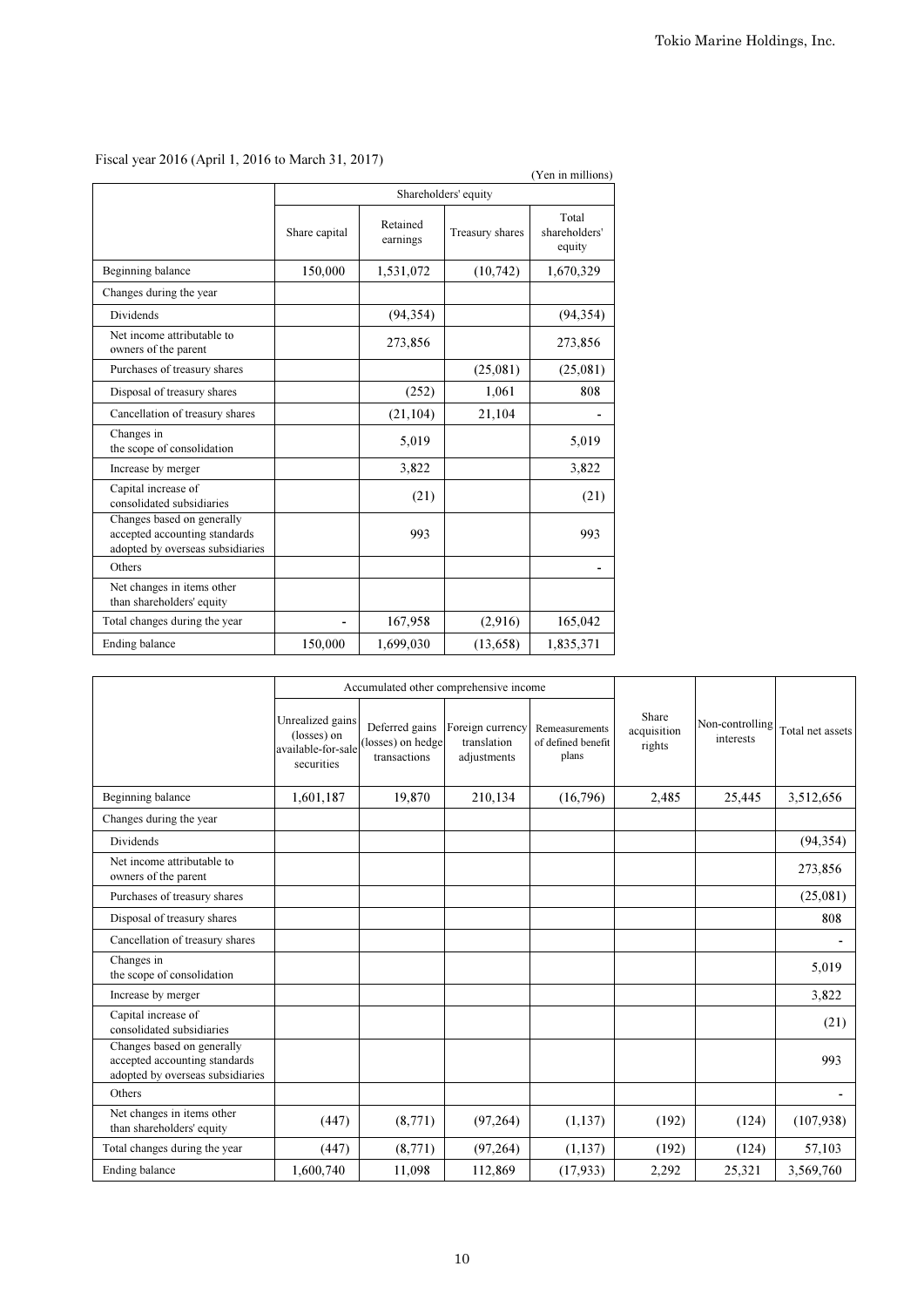# (4) Consolidated Statement of Cash Flows

|                                                                                             |                   | (Yen in millions) |
|---------------------------------------------------------------------------------------------|-------------------|-------------------|
|                                                                                             | Fiscal year 2015  | Fiscal year 2016  |
|                                                                                             | (April 1, 2015 to | (April 1, 2016 to |
|                                                                                             | March 31, 2016)   | March 31, 2017)   |
| Cash flows from operating activities                                                        |                   |                   |
| Income before income taxes and non-controlling interests                                    | 372,845           | 386,962           |
| Depreciation                                                                                | 41,372            | 94,010            |
| Impairment losses on fixed assets                                                           | 2,215             | 935               |
| Amortization of goodwill                                                                    | 29,866            | 63,085            |
| Amortization of negative goodwill                                                           | (10,229)          | (10,229)          |
| Increase (decrease) in outstanding claims                                                   | 167,119           | 171,602           |
| Increase (decrease) in underwriting reserves                                                | 342,894           | 396,102           |
| Increase (decrease) in allowance for doubtful accounts                                      | (10, 177)         | (3,307)           |
| Increase (decrease) in net defined benefit liabilities                                      | 7,776             | 661               |
| Increase (decrease) in provision for retirement benefits for directors                      | 3                 | $\mathfrak{D}$    |
| Increase (decrease) in provision for employees' bonus                                       | (2,073)           | 9.315             |
| Increase (decrease) in price fluctuation reserve                                            | 5,199             | 5,500             |
| Interest and dividends                                                                      | (386, 507)        | (424, 366)        |
| Losses (gains) on securities                                                                | (125, 485)        | (103, 447)        |
| Interest expenses                                                                           | 7,465             | 12,208            |
| Foreign exchange losses (gains)                                                             | 14,449            | (10,661)          |
| Losses (gains) on tangible fixed assets                                                     | 677               | (3,597)           |
| Equity in losses (earnings) of affiliates                                                   | 2,421             | 789               |
| Investment losses (gains) on separate accounts                                              | 35,387            | (27,200)          |
| Decrease (increase) in other assets (other than investing and financing<br>activities)      | (85,972)          | (75, 174)         |
| Increase (decrease) in other liabilities (other than investing and financing<br>activities) | 1,418             | 25,433            |
| Others                                                                                      | (1.503)           | 6,437             |
| Subtotal                                                                                    | 409,164           | 515,064           |
| Interest and dividends received                                                             | 386,572           | 429,473           |
| Interest paid                                                                               | (8,367)           | (12, 884)         |
| Income taxes paid                                                                           | (69, 232)         | (119,662)         |
| Others                                                                                      | 156,104           | 129,629           |
| Net cash provided by (used in) operating activities (a)                                     | 874,241           | 941,621           |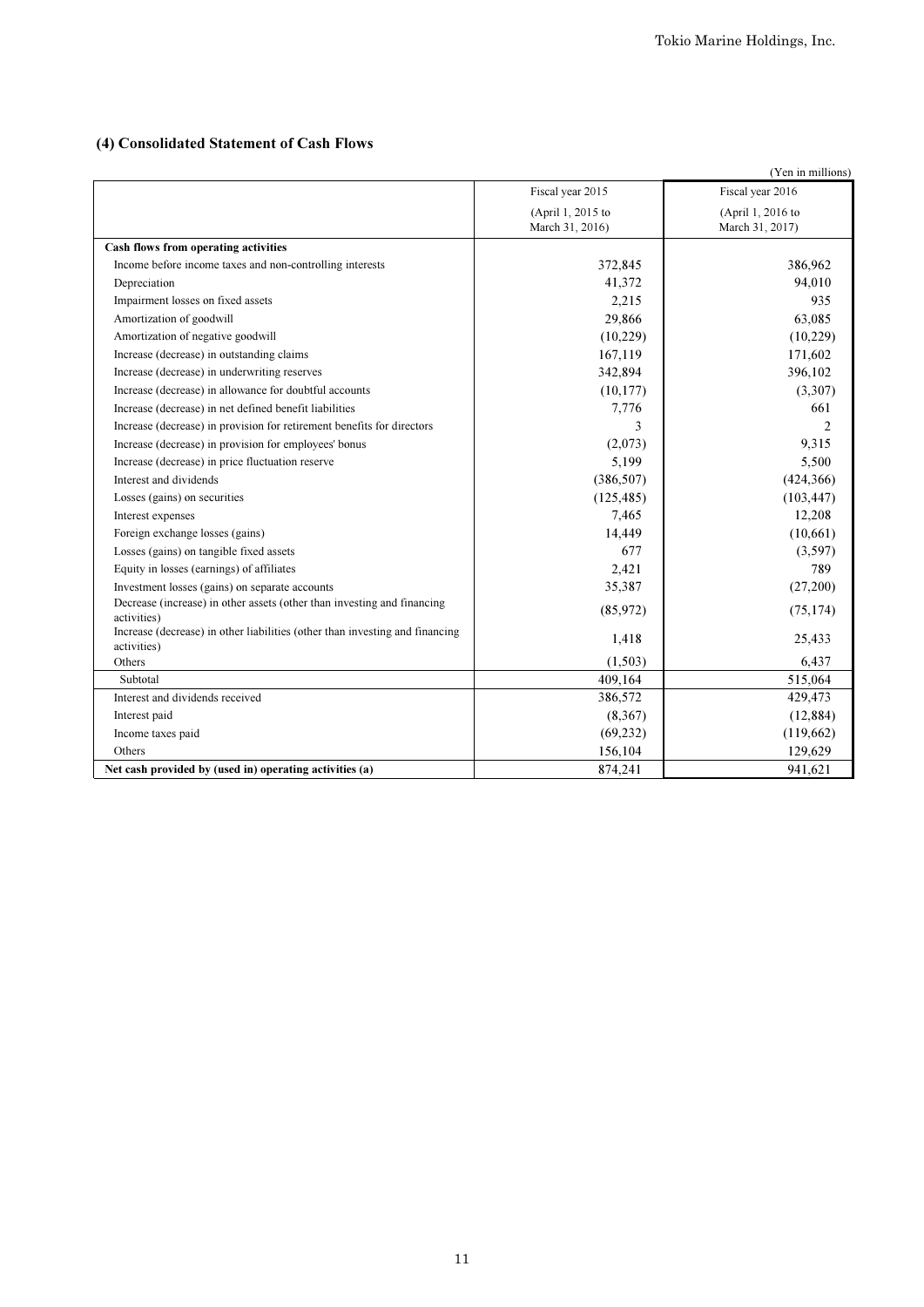| (Yen in millions)                                                                      |                                      |                                      |  |  |  |
|----------------------------------------------------------------------------------------|--------------------------------------|--------------------------------------|--|--|--|
|                                                                                        | Fiscal year 2015                     | Fiscal year 2016                     |  |  |  |
|                                                                                        | (April 1, 2015 to<br>March 31, 2016) | (April 1, 2016 to<br>March 31, 2017) |  |  |  |
| Cash flows from investing activities                                                   |                                      |                                      |  |  |  |
| Net decrease (increase) in deposits                                                    | 28,110                               | (28, 867)                            |  |  |  |
| Purchases of monetary receivables bought                                               | (655, 561)                           | (523, 599)                           |  |  |  |
| Proceeds from sales and redemption of monetary receivables bought                      | 619,872                              | 503,651                              |  |  |  |
| Purchases of money trusts                                                              | (62,000)                             | (41,700)                             |  |  |  |
| Proceeds from sales of money trusts                                                    | 1,729                                |                                      |  |  |  |
| Purchases of securities                                                                | (2,838,078)                          | (3,453,514)                          |  |  |  |
| Proceeds from sales and redemption of securities                                       | 2,860,322                            | 2,657,620                            |  |  |  |
| New loans                                                                              | (667, 922)                           | (1,458,756)                          |  |  |  |
| Proceeds from collection of loans                                                      | 480,359                              | 1,079,842                            |  |  |  |
| Changes in cash collateral under securities borrowing and lending                      | 179,387                              | (140, 443)                           |  |  |  |
| transactions<br>Others                                                                 | (11, 542)                            | (18, 874)                            |  |  |  |
| Subtotal (b)                                                                           | (65, 322)                            | (1, 424, 642)                        |  |  |  |
| $(a) + (b)$                                                                            | 808,918                              | (483, 021)                           |  |  |  |
|                                                                                        | (13,623)                             | (25,371)                             |  |  |  |
| Purchases of tangible fixed assets<br>Proceeds from sales of tangible fixed assets     | 1,223                                | 10                                   |  |  |  |
| Purchases of shares of subsidiaries resulting in change in the scope of                |                                      |                                      |  |  |  |
| consolidation                                                                          | (817,713)                            | (5,618)                              |  |  |  |
| Net cash provided by (used in) investing activities                                    | (895, 437)                           | (1,455,621)                          |  |  |  |
| Cash flows from financing activities                                                   |                                      |                                      |  |  |  |
| Proceeds from borrowings                                                               | 588,330                              | 124,285                              |  |  |  |
| Repayments of borrowings                                                               | (293, 977)                           | (17, 152)                            |  |  |  |
| Redemption of corporate bonds                                                          | (28,750)                             | (5,570)                              |  |  |  |
| Change in cash collateral under securities lending transactions                        | (297, 911)                           | 387,489                              |  |  |  |
| Purchases of treasury shares                                                           | (129)                                | (25,081)                             |  |  |  |
| Dividends paid                                                                         | (81, 042)                            | (94, 244)                            |  |  |  |
| Dividends paid to non-controlling shareholders                                         | (1,135)                              | (563)                                |  |  |  |
| Repayments to non-controlling shareholders                                             | (644)                                | (303)                                |  |  |  |
| Others                                                                                 | (672)                                | (3,461)                              |  |  |  |
| Net cash provided by (used in) financing activities                                    | (115, 933)                           | 365,396                              |  |  |  |
| Effect of exchange rate changes on cash and cash equivalents                           | (8,990)                              | (18, 163)                            |  |  |  |
| Net increase (decrease) in cash and cash equivalents                                   | (146, 119)                           | (166,767)                            |  |  |  |
| Cash and cash equivalents at beginning of year                                         | 1,430,514                            | 1,284,459                            |  |  |  |
| Increase in cash and cash equivalents due to newly consolidated                        | 64                                   | 4.698                                |  |  |  |
| subsidiaries                                                                           |                                      |                                      |  |  |  |
| Decrease in cash and cash equivalents due to exclusion of consolidated<br>subsidiaries |                                      | (16,625)                             |  |  |  |
| Increase in cash and cash equivalents due to merger with non-                          |                                      |                                      |  |  |  |
| consolidated subsidiaries                                                              |                                      | 3,142                                |  |  |  |
| Cash and cash equivalents at end of year                                               | 1,284,459                            | 1,108,907                            |  |  |  |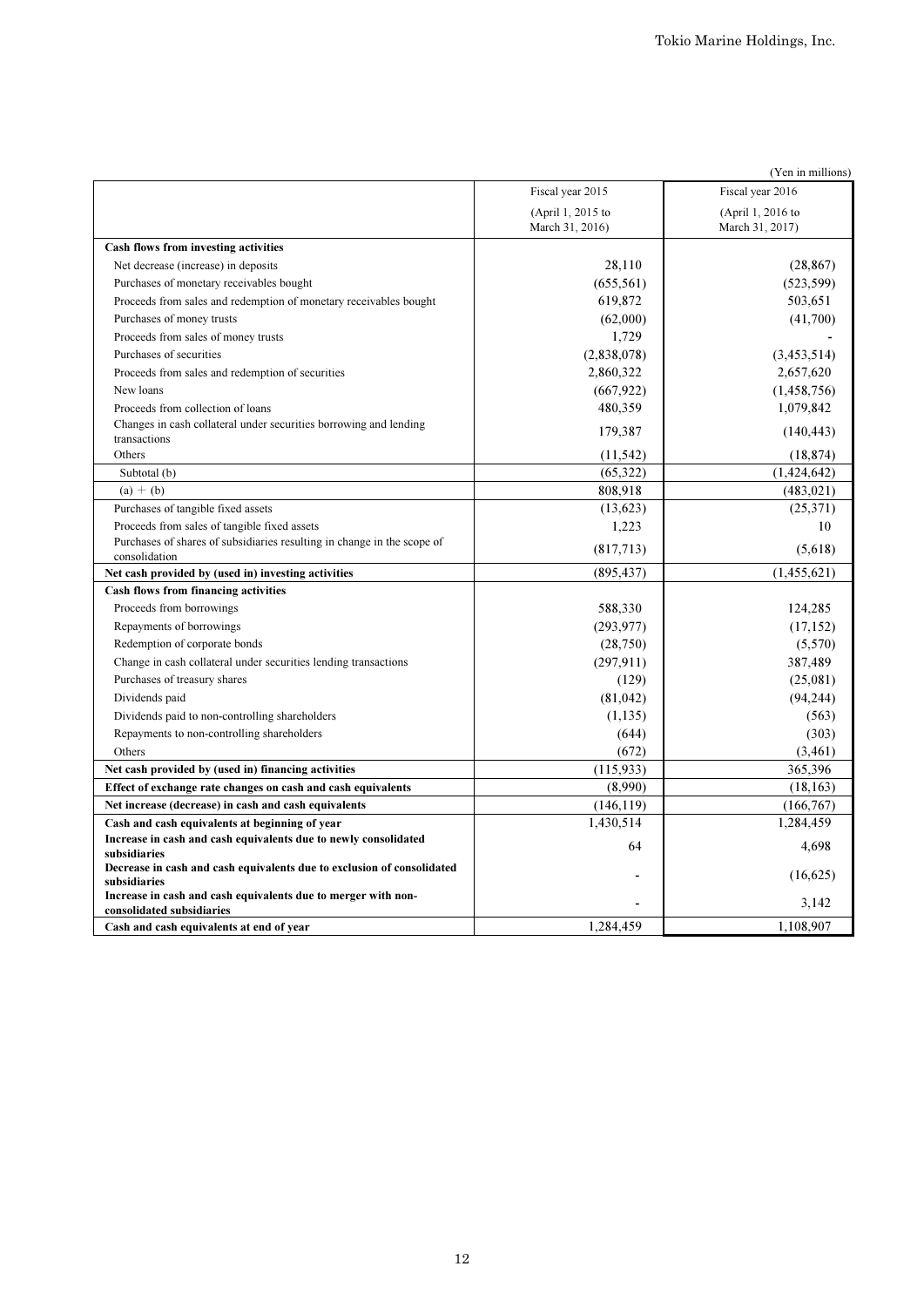# (5) Notes regarding going concern assumption

Not applicable.

# (6) Changes in significant matters related to consolidated financial statements

## (Changes in significant subsidiaries during the fiscal year 2016)

HCC Specialty Holdings (No. 1) Limited and HCCI Group Limited have been excluded from the scope of consolidation due to liquidation.

# (Changes in accounting policies which are difficult to distinguish from changes in accounting estimates)

The Company and its domestic consolidated subsidiaries have changed the depreciation method for tangible fixed assets from the declining balance method to the straight-line method since the beginning of the fiscal year 2016. Previously, the Company and its domestic consolidated subsidiaries applied the declining balance method for depreciation of tangible fixed assets except for buildings (excluding fixtures attached to buildings) acquired on or after April 1, 1998, to which the straight-line method was applied.

The proportion of companies adopting the straight-line method has increased due to the recent expansion in our overseas insurance business. For this reason, the Company and its domestic consolidated subsidiaries reviewed its depreciation methods and determined that allocating depreciation expenses equally over useful lives will represent the actual situation more accurately since it is expected that tangible fixed assets owned by the Company and its domestic consolidated subsidiaries will be used stably over their useful lives. Herewith, the accounting policy of depreciation method for tangible fixed assets applied by the Company and its domestic consolidated subsidiaries is unified to that applied by its overseas consolidated subsidiaries.

As a result of this change, both ordinary profit and income before income taxes and non-controlling interests for the fiscal year 2016 increased by 2,930 million yen, compared with the previous depreciation method.

# (7) Additional information

# (Application of the "Implementation Guidance on Recoverability of Deferred Tax Assets")

The Company and its domestic consolidated subsidiaries have applied the "Implementation Guidance on Recoverability of Deferred Tax Assets" (Accounting Standards Board of Japan, Guidance No. 26, March 28, 2016), since the beginning of the fiscal year 2016.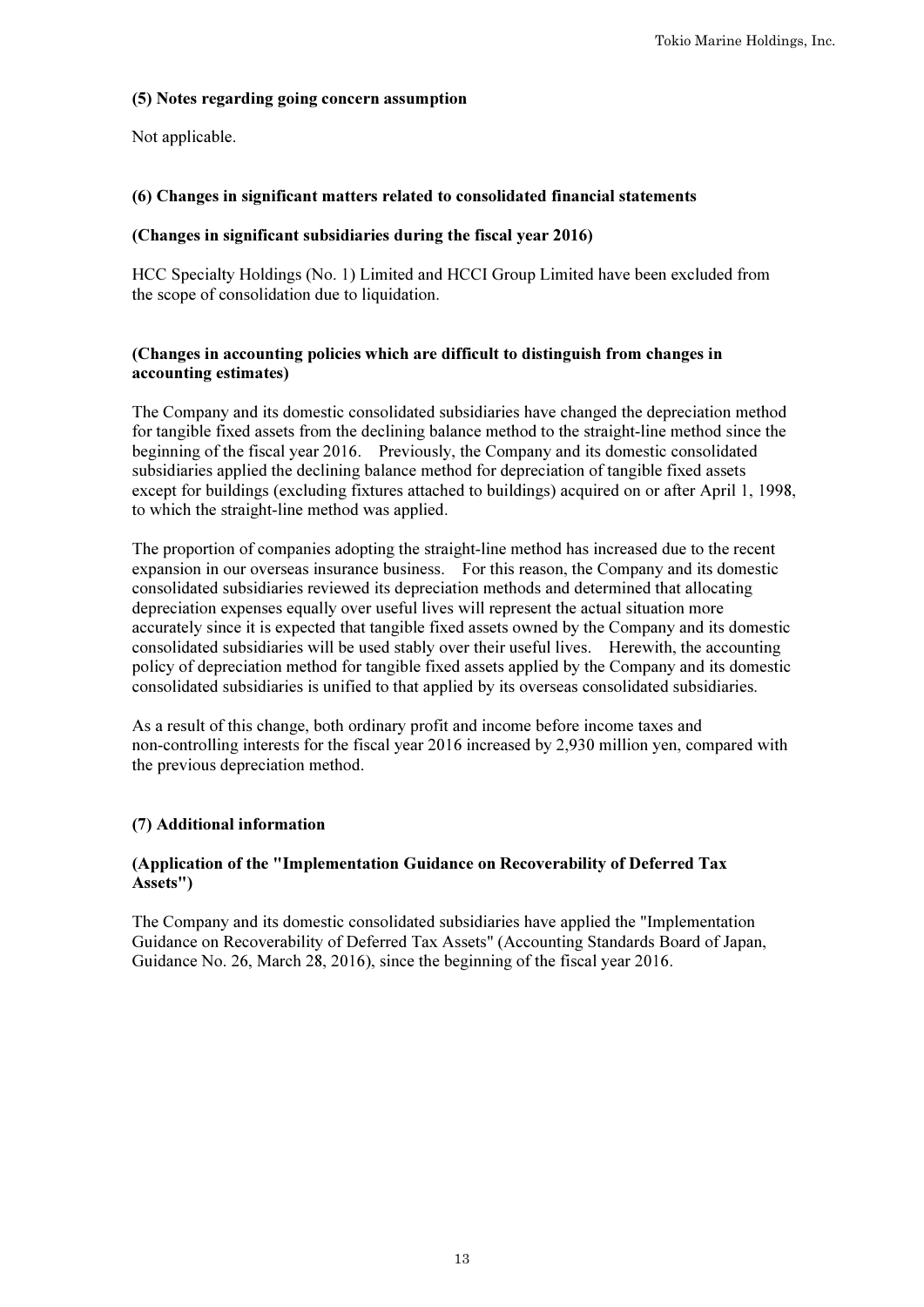#### (8) Notes to consolidated financial statements

#### (Segment information)

Fiscal year 2015 (April 1, 2015 to March 31, 2016)

|                                                                                                                          |                                                   |                            |                       |                        |            | (Yen in millions)       |                                                               |
|--------------------------------------------------------------------------------------------------------------------------|---------------------------------------------------|----------------------------|-----------------------|------------------------|------------|-------------------------|---------------------------------------------------------------|
|                                                                                                                          | Reportable segments                               |                            |                       |                        |            |                         | Amounts shown                                                 |
|                                                                                                                          | Domestic<br>property and<br>casualty<br>insurance | Domestic life<br>insurance | Overseas<br>insurance | Financial<br>and other | Total      | Adjustments<br>(Note 1) | on the<br>consolidated<br>financial<br>statements<br>(Note 2) |
| Ordinary income                                                                                                          |                                                   |                            |                       |                        |            |                         |                                                               |
| Ordinary income from external<br>customers                                                                               | 2,730,484                                         | 484,180                    | 1,427,901             | 52,605                 | 4,695,171  | (116,094)               | 4,579,076                                                     |
| Ordinary income from transactions<br>with other operating segments                                                       | 8.623                                             | 24                         | 568                   | 23,640                 | 32,857     | (32, 857)               |                                                               |
| Total                                                                                                                    | 2,739,107                                         | 484,205                    | 1,428,470             | 76,245                 | 4,728,029  | (148, 952)              | 4,579,076                                                     |
| Segment profit                                                                                                           | 239,390                                           | 28,375                     | 112.212               | 5,843                  | 385,822    |                         | 385,825                                                       |
| Segment assets                                                                                                           | 7,826,385                                         | 6,960,762                  | 7,050,807             | 47,639                 | 21,885,595 | (30, 266)               | 21,855,328                                                    |
| Other items                                                                                                              |                                                   |                            |                       |                        |            |                         |                                                               |
| Depreciation                                                                                                             | 12,752                                            | 354                        | 27,756                | 508                    | 41,372     |                         | 41,372                                                        |
| Amortization of goodwill                                                                                                 | 283                                               |                            | 29,582                |                        | 29,866     |                         | 29,866                                                        |
| Amortization of negative goodwill                                                                                        | 8.917                                             | 248                        | 917                   | 145                    | 10,229     |                         | 10,229                                                        |
| Interest and dividends                                                                                                   | 127,429                                           | 87,067                     | 172,780               | 327                    | 387,604    | (1,097)                 | 386,507                                                       |
| Interest expenses                                                                                                        | 2,755                                             | 543                        | 4,192                 |                        | 7,491      | (25)                    | 7,465                                                         |
| Equity in earnings (losses) of<br>affiliates                                                                             | -                                                 | $\blacksquare$             | (2,421)               |                        | (2, 421)   |                         | (2, 421)                                                      |
| Investments in affiliates accounted<br>for by the equity method                                                          | -                                                 | -                          | 29,601                |                        | 29,601     |                         | 29,601                                                        |
| Increase in tangible and intangible<br>fixed assets<br>$(N_{\alpha\uparrow\alpha})$ . The diverse entall are as follows: | 10,670                                            | 321                        | 19,604                | 287                    | 30,884     | (0)                     | 30,884                                                        |

(Note) 1. "Adjustments" are as follows:

 (1) The major component of "Adjustments" for Ordinary income from external customers of (116,094) million yen is the transfer of Reversal of underwriting reserves of 109,411 million yen. This item is included in Ordinary income of Domestic life insurance segment, while in the

consolidated statement of income this amount is included in Provision for underwriting reserves within Ordinary expenses.

(2) "Adjustments" for Segment profit of 3 million yen is the elimination of inter-segment transactions.

(3) "Adjustments" for Segment assets of (30,266) million yen is the elimination of inter-segment transactions.

(4) "Adjustments" for Other items is the elimination of inter-segment transactions.

2. Segment profit corresponds to Ordinary profit in the consolidated statement of income.

Fiscal year 2016 (April 1, 2016 to March 31, 2017)

| 1 <b>ISCal YCal</b> 2010 (April 1, 2010 to March 91, 2017)<br>(Yen in millions) |                                                   |                            |                       |                        |            |                         |                                                               |  |
|---------------------------------------------------------------------------------|---------------------------------------------------|----------------------------|-----------------------|------------------------|------------|-------------------------|---------------------------------------------------------------|--|
|                                                                                 |                                                   |                            | Reportable segments   |                        |            |                         | Amounts shown                                                 |  |
|                                                                                 | Domestic<br>property and<br>casualty<br>insurance | Domestic life<br>insurance | Overseas<br>insurance | Financial<br>and other | Total      | Adjustments<br>(Note 1) | on the<br>consolidated<br>financial<br>statements<br>(Note 2) |  |
| Ordinary income<br>Ordinary income from external<br>customers                   | 2,627,455                                         | 721,745                    | 1,833,671             | 58,079                 | 5,240,951  | (8,348)                 | 5,232,602                                                     |  |
| Ordinary income from transactions<br>with other operating segments              | 8,655                                             | 273                        | 2,102                 | 24,742                 | 35,773     | (35,773)                |                                                               |  |
| Total                                                                           | 2,636,110                                         | 722,018                    | 1,835,773             | 82,821                 | 5,276,724  | (44, 122)               | 5,232,602                                                     |  |
| Segment profit                                                                  | 254,499                                           | 13.255                     | 114,022               | 5,883                  | 387.659    | (0)                     | 387,659                                                       |  |
| Segment assets                                                                  | 8,049,612                                         | 7,334,635                  | 7,203,028             | 70,001                 | 22,657,277 | (49,674)                | 22,607,603                                                    |  |
| Other items                                                                     |                                                   |                            |                       |                        |            |                         |                                                               |  |
| Depreciation                                                                    | 9,798                                             | 294                        | 83,425                | 491                    | 94,010     |                         | 94,010                                                        |  |
| Amortization of goodwill                                                        | 470                                               |                            | 62,614                |                        | 63,085     |                         | 63,085                                                        |  |
| Amortization of negative goodwill                                               | 8.917                                             | 248                        | 917                   | 145                    | 10,229     |                         | 10,229                                                        |  |
| Interest and dividends                                                          | 117,487                                           | 94,586                     | 213,504               | 138                    | 425,717    | (1,351)                 | 424,366                                                       |  |
| Interest expenses                                                               | 5,817                                             | 910                        | 5,739                 |                        | 12,467     | (258)                   | 12,208                                                        |  |
| Equity in earnings (losses) of<br>affiliates                                    | -                                                 | ۰                          | (789)                 |                        | (789)      |                         | (789)                                                         |  |
| Investments in affiliates accounted<br>for by the equity method                 | ٠                                                 | ۰                          | 26,919                |                        | 26,919     |                         | 26,919                                                        |  |
| Increase in tangible and intangible<br>fixed assets                             | 24,226                                            | 563                        | 24,966                | 732                    | 50,488     | (0)                     | 50,488                                                        |  |

(Note) 1. "Adjustments" are as follows:

 of 2,995 million yen and 2,213 million yen, etc. These items are included in Ordinary expenses of Domestic property and casualty insurance segment and Overseas insurance segment, while in the consolidated statement of income these amounts are included in Other underwriting income (1) The components of "Adjustments" for Ordinary income from external customers of (8,348) million yen are the transfer of Foreign exchange losses

and Other investment income within Ordinary income.

(2) "Adjustments" for Segment profit of (0) million yen is the elimination of inter-segment transactions.

(3) "Adjustments" for Segment assets of (49,674) million yen is the elimination of inter-segment transactions.

(4) "Adjustments" for Other items is the elimination of inter-segment transactions.

2. Segment profit corresponds to Ordinary profit in the consolidated statement of income.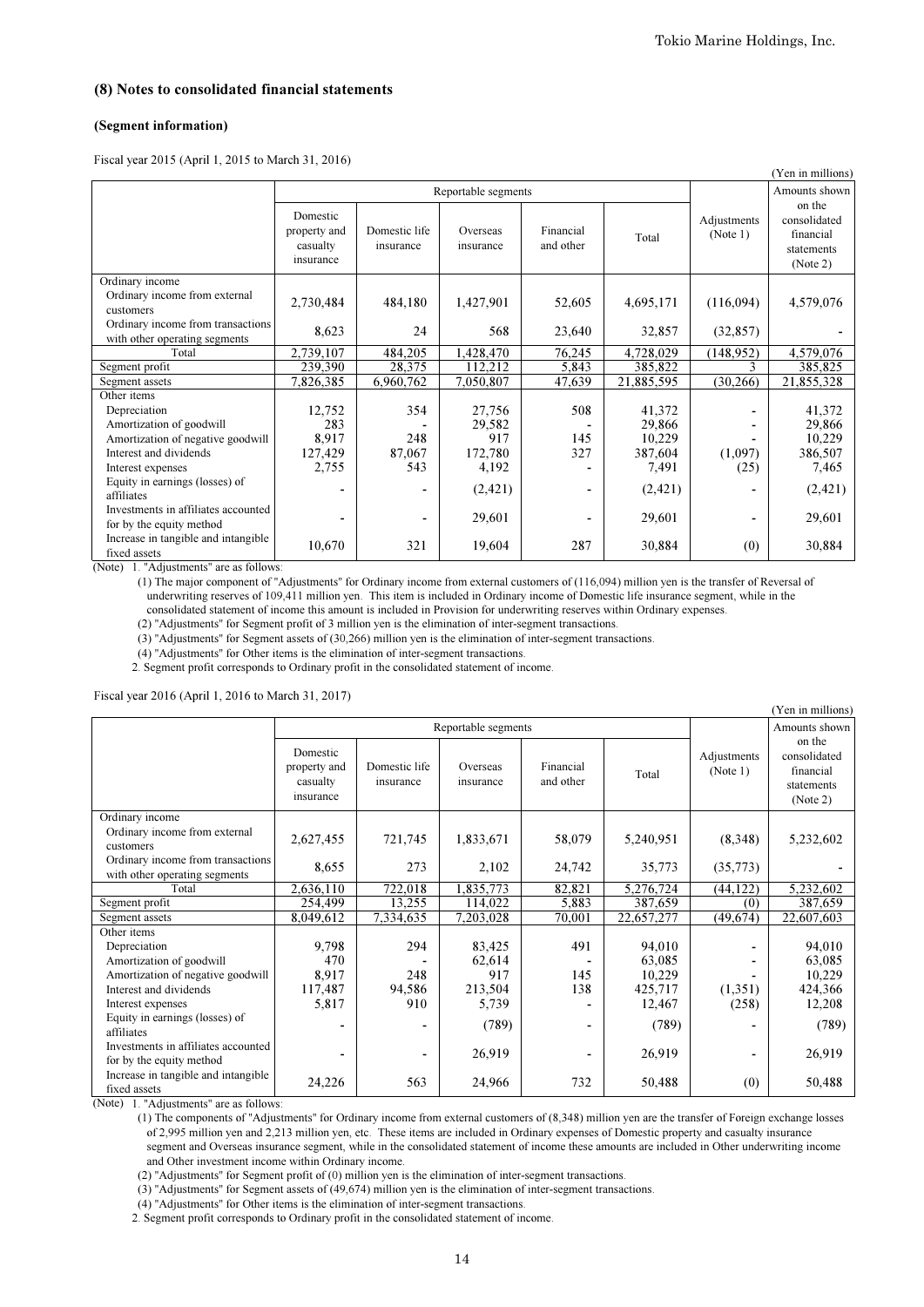#### (Per share information)

|                                                                                                                            |                                                       | (Yen)                                                 |
|----------------------------------------------------------------------------------------------------------------------------|-------------------------------------------------------|-------------------------------------------------------|
|                                                                                                                            | Fiscal year 2015<br>(April 1, 2015 to March 31, 2016) | Fiscal year 2016<br>(April 1, 2016 to March 31, 2017) |
| Net assets per share                                                                                                       | 4,617.45                                              | 4,722.15                                              |
| Net income per share - Basic                                                                                               | 337.27                                                | 363.52                                                |
| Net income per share - Diluted                                                                                             | 336.92                                                | 363.19                                                |
| (Note) Calculations of Net income per share - Basic and Net income per share - Diluted are based on the following figures. |                                                       |                                                       |
|                                                                                                                            | Fiscal year 2015<br>(April 1, 2015 to March 31, 2016) | Fiscal year 2016<br>(April 1, 2016 to March 31, 2017) |
| Net income per share - Basic                                                                                               |                                                       |                                                       |
| Net income attributable to owners of parent (Yen in millions)                                                              | 254,540                                               | 273,856                                               |
| Amount not attributable to common shareholders (Yen in millions)                                                           | ٠                                                     |                                                       |
| Net income attributable to owners of parent<br>related to common shares (Yen in millions)                                  | 254,540                                               | 273,856                                               |
| Average number of shares outstanding (In thousand shares)                                                                  | 754,692                                               | 753,333                                               |
| Net income per share - Diluted                                                                                             |                                                       |                                                       |
| Adjustment of net income attributable<br>to owners of parent (Yen in millions)                                             | $\blacksquare$                                        |                                                       |
| Increased number of common shares (In thousand shares)                                                                     | 778                                                   | 684                                                   |
| Increased number of share acquisition rights (In thousand shares)                                                          | 778                                                   | 684                                                   |

### (Subsequent events)

On May 19, 2017 the Company's board of directors resolved repurchases of its own shares, pursuant to Article 156 of the Companies Act which is applicable in accordance with Article 165, paragraph 3 of the Companies Act, as detailed below.

a. Reason for the repurchase of shares

The Company intends to repurchase its own shares in order to implement flexible capital policies.

b. Class of shares to be repurchased

Common stock of the Company

- c. Aggregate number of shares to be repurchased Up to 6,500,000 shares
- d. Aggregate purchase price of shares Up to 25 billion yen
- e. Period in which repurchases may be made
	- From June 1, 2017 through September 22, 2017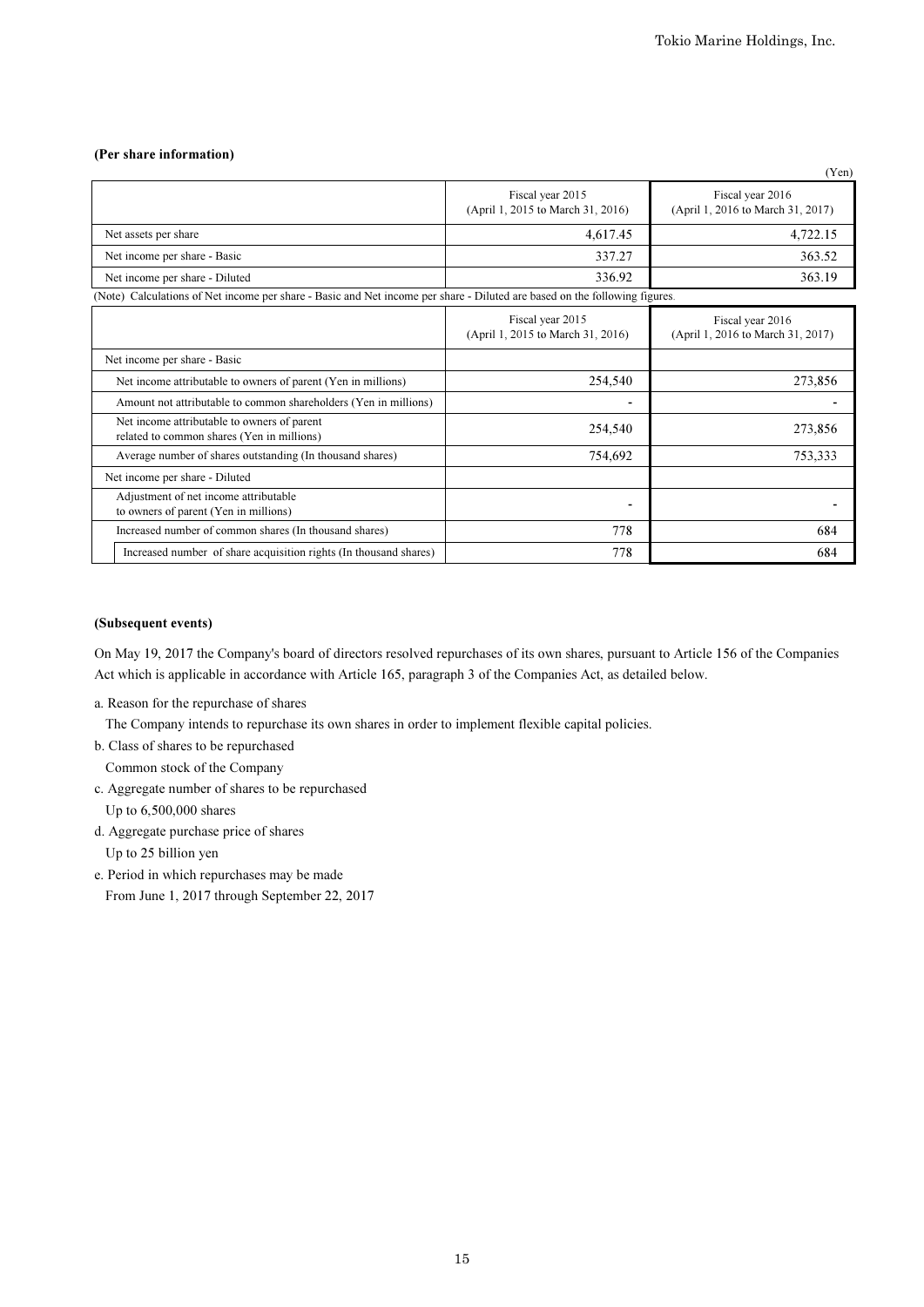# 4. Others

# (1) Summary of Consolidated Business Results

|                                                            |                                      |                                      |            | (Yen in millions) |
|------------------------------------------------------------|--------------------------------------|--------------------------------------|------------|-------------------|
|                                                            | Fiscal year 2015                     | Fiscal year 2016                     | Increase   |                   |
|                                                            | (April 1, 2015 to<br>March 31, 2016) | (April 1, 2016 to<br>March 31, 2017) | (Decrease) | Rate of change    |
| Ordinary income and expenses                               |                                      |                                      |            | $\frac{0}{0}$     |
| <b>Underwriting income</b>                                 | 3,921,369                            | 4,558,623                            | 637,254    | 16.3              |
| Net premiums written                                       | 3,265,578                            | 3,480,478                            | 214,899    | 6.6               |
| Deposit premiums from policyholders                        | 125,092                              | 114,477                              | (10,614)   | (8.5)             |
| Life insurance premiums                                    | 471,666                              | 904,418                              | 432,751    | 91.7              |
| <b>Underwriting expenses</b>                               | 3,370,943                            | 3,880,059                            | 509,116    | 15.1              |
| Net claims paid                                            | 1,662,021                            | 1,814,853                            | 152,832    | 9.2               |
| Loss adjustment expenses                                   | 127,732                              | 136,008                              | 8,275      | 6.5               |
| Agency commissions and brokerage                           | 663,787                              | 685,493                              | 21,706     | 3.3               |
| Maturity refunds to policyholders                          | 222,046                              | 201,568                              | (20, 478)  | (9.2)             |
| Life insurance claims                                      | 410,957                              | 640,412                              | 229,454    | 55.8              |
| Provision for outstanding claims                           | 164,785                              | 164,810                              | 25         | 0.0               |
| Provision for underwriting reserves                        | 108,482                              | 231,077                              | 122,594    | 113.0             |
| <b>Investment income</b>                                   | 555,912                              | 565,006                              | 9,093      | 1.6               |
| Interest and dividends                                     | 386,507                              | 424,366                              | 37,858     | 9.8               |
| Gains on sales of securities                               | 163,043                              | 120,927                              | (42, 116)  | (25.8)            |
| Gains on derivatives                                       | 43,520                               |                                      | (43,520)   | (100.0)           |
| Investment gains on separate accounts                      |                                      | 27,200                               | 27,200     |                   |
| <b>Investment expenses</b>                                 | 107,878                              | 76,804                               | (31,073)   | (28.8)            |
| Losses on sales of securities                              | 20,465                               | 36,488                               | 16,022     | 78.3              |
| Impairment losses on securities                            | 16,555                               | 7.292                                | (9,262)    | (56.0)            |
| Losses on derivatives                                      |                                      | 10,897                               | 10,897     |                   |
| Investment losses on separate accounts                     | 35,387                               |                                      | (35, 387)  | (100.0)           |
| Operating and general administrative<br>expenses           | 697,309                              | 868,195                              | 170,886    | 24.5              |
| Other ordinary income and expenses                         | 84,673                               | 89.088                               | 4,414      | 5.2               |
| Equity in earnings (losses) of affiliates                  | (2, 421)                             | (789)                                | 1,631      |                   |
| Ordinary profit                                            | 385,825                              | 387.659                              | 1.833      | 0.5               |
| <b>Extraordinary gains and losses</b>                      |                                      |                                      |            |                   |
| Extraordinary gains                                        | 687                                  | 8.252                                | 7,564      | 1.099.7           |
| <b>Extraordinary losses</b>                                | 13,668                               | 8,949                                | (4,719)    | (34.5)            |
| <b>Extraordinary gains (losses)</b>                        | (12,980)                             | (697)                                | 12,283     |                   |
| Income before income taxes and                             | 372,845                              | 386,962                              | 14,116     | 3.8               |
| non-controlling interests<br><b>Income taxes - current</b> | 107,596                              | 128,946                              | 21,349     | 19.8              |
| <b>Income taxes - deferred</b>                             | 9,268                                | (17, 562)                            | (26, 831)  | (289.5)           |
| <b>Total income taxes</b>                                  | 116,865                              | 111,383                              | (5, 481)   | (4.7)             |
| Net income                                                 | 255,980                              | 275,578                              | 19.598     | 7.7               |
| Net income attributable to                                 |                                      |                                      |            |                   |
| non-controlling interests                                  | 1,439                                | 1,721                                | 282        | 19.6              |
| Net income attributable to owners of the parent            | 254,540                              | 273,856                              | 19,315     | 7.6               |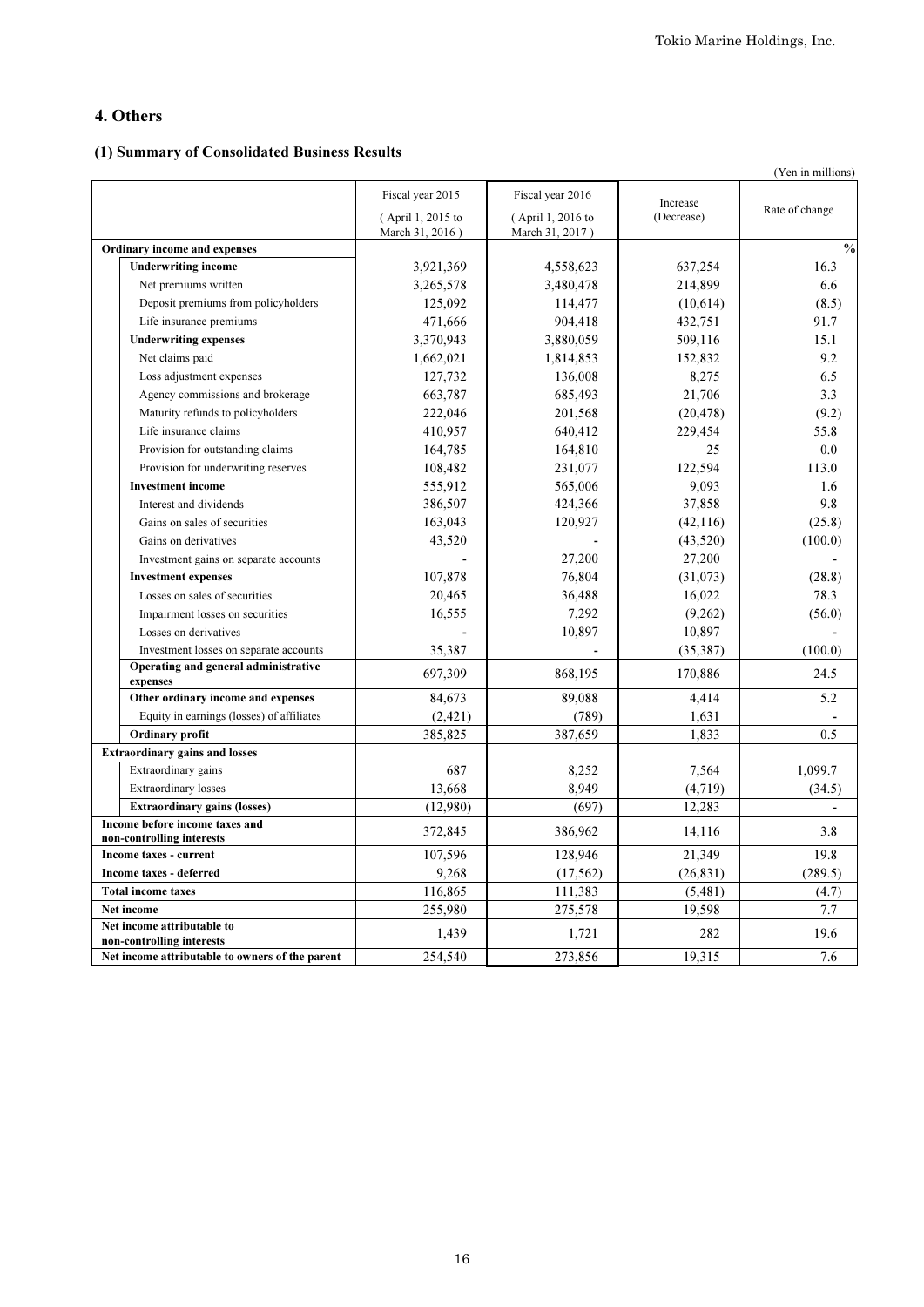# (2) Premiums written and claims paid by lines of business

Direct premiums written including deposit premiums from policyholders

|                                     |           |                                   |                |                  |                                   | (Yen in millions) |
|-------------------------------------|-----------|-----------------------------------|----------------|------------------|-----------------------------------|-------------------|
|                                     |           | Fiscal year 2015                  |                | Fiscal year 2016 |                                   |                   |
|                                     |           | (April 1, 2015 to March 31, 2016) |                |                  | (April 1, 2016 to March 31, 2017) |                   |
|                                     | Amount    | Composition ratio                 | Rate of change | Amount           | Composition ratio                 | Rate of change    |
|                                     |           | $\%$                              | $\frac{0}{2}$  |                  | $\frac{0}{0}$                     | $\%$              |
| Fire and allied lines               | 637,312   | 18.4                              | 5.1            | 615,492          | 16.3                              | (3.4)             |
| Hull and cargo                      | 117,379   | 3.4                               | (9.2)          | 117,392          | 3.1                               | 0.0               |
| Personal accident                   | 327,351   | 9.5                               | 3.2            | 331,854          | 8.8                               | 1.4               |
| Voluntary automobile                | 1,325,897 | 38.3                              | 2.4            | 1,371,609        | 36.3                              | 3.4               |
| Compulsory automobile liability     | 290,741   | 8.4                               | 0.2            | 301,045          | 8.0                               | 3.5               |
| Others                              | 762,675   | 22.0                              | 9.3            | 1,039,023        | 27.5                              | 36.2              |
| Total                               | 3,461,357 | 100.0                             | 3.7            | 3,776,418        | 100.0                             | 9.1               |
| Deposit premiums from policyholders | 125,092   | 3.6                               | 9.8            | 114,477          | 3.0                               | (8.5)             |

## Net premiums written

| , топ ні піппопэт               |           |                                     |               |                  |                                   |                |  |  |
|---------------------------------|-----------|-------------------------------------|---------------|------------------|-----------------------------------|----------------|--|--|
|                                 |           | Fiscal year 2015                    |               | Fiscal year 2016 |                                   |                |  |  |
|                                 |           | (April 1, 2015 to March 31, 2016)   |               |                  | (April 1, 2016 to March 31, 2017) |                |  |  |
|                                 | Amount    | Composition ratio<br>Rate of change |               |                  | Composition ratio                 | Rate of change |  |  |
|                                 |           | $\frac{0}{0}$                       | $\frac{0}{0}$ |                  | $\%$                              | $\%$           |  |  |
| Fire and allied lines           | 594,218   | 18.2                                | 11.6          | 526,269          | 15.1                              | (11.4)         |  |  |
| Hull and cargo                  | 107,502   | 3.3                                 | (3.2)         | 98,818           | 2.8                               | (8.1)          |  |  |
| Personal accident               | 199,316   | 6.1                                 | (2.2)         | 218,133          | 6.3                               | 9.4            |  |  |
| Voluntary automobile            | 1,373,289 | 42.1                                | 3.5           | 1,421,876        | 40.9                              | 3.5            |  |  |
| Compulsory automobile liability | 303,422   | 9.3                                 | 2.1           | 302,727          | 8.7                               | (0.2)          |  |  |
| Others                          | 687,829   | 21.1                                | 4.9           | 912,652          | 26.2                              | 32.7           |  |  |
| Total                           | 3,265,578 | 100.0                               | 4.4           | 3,480,478        | 100.0                             | 6.6            |  |  |

# Net claims paid

|                                 |           |                                     |       |           |                                   | (Yen in millions) |  |
|---------------------------------|-----------|-------------------------------------|-------|-----------|-----------------------------------|-------------------|--|
|                                 |           | Fiscal year 2015                    |       |           | Fiscal year 2016                  |                   |  |
|                                 |           | (April 1, 2015 to March 31, 2016)   |       |           | (April 1, 2016 to March 31, 2017) |                   |  |
|                                 | Amount    | Composition ratio<br>Rate of change |       |           | Composition ratio                 | Rate of change    |  |
|                                 |           | $\%$                                | $\%$  |           | $\%$                              | $\frac{0}{0}$     |  |
| Fire and allied lines           | 269,605   | 16.2                                | (5.5) | 259,869   | 14.3                              | (3.6)             |  |
| Hull and cargo                  | 59,511    | 3.6                                 | 2.6   | 58,091    | 3.2                               | (2.4)             |  |
| Personal accident               | 97,242    | 5.9                                 | 1.2   | 99,629    | 5.5                               | 2.5               |  |
| Voluntary automobile            | 730,523   | 44.0                                | 1.1   | 761,588   | 42.0                              | 4.3               |  |
| Compulsory automobile liability | 228,534   | 13.8                                | (0.6) | 225,645   | 12.4                              | (1.3)             |  |
| Others                          | 276,603   | 16.6                                | 7.8   | 410,029   | 22.6                              | 48.2              |  |
| Total                           | 1,662,021 | 100.0                               | 0.8   | 1,814,853 | 100.0                             | 9.2               |  |

17

(Yen in millions)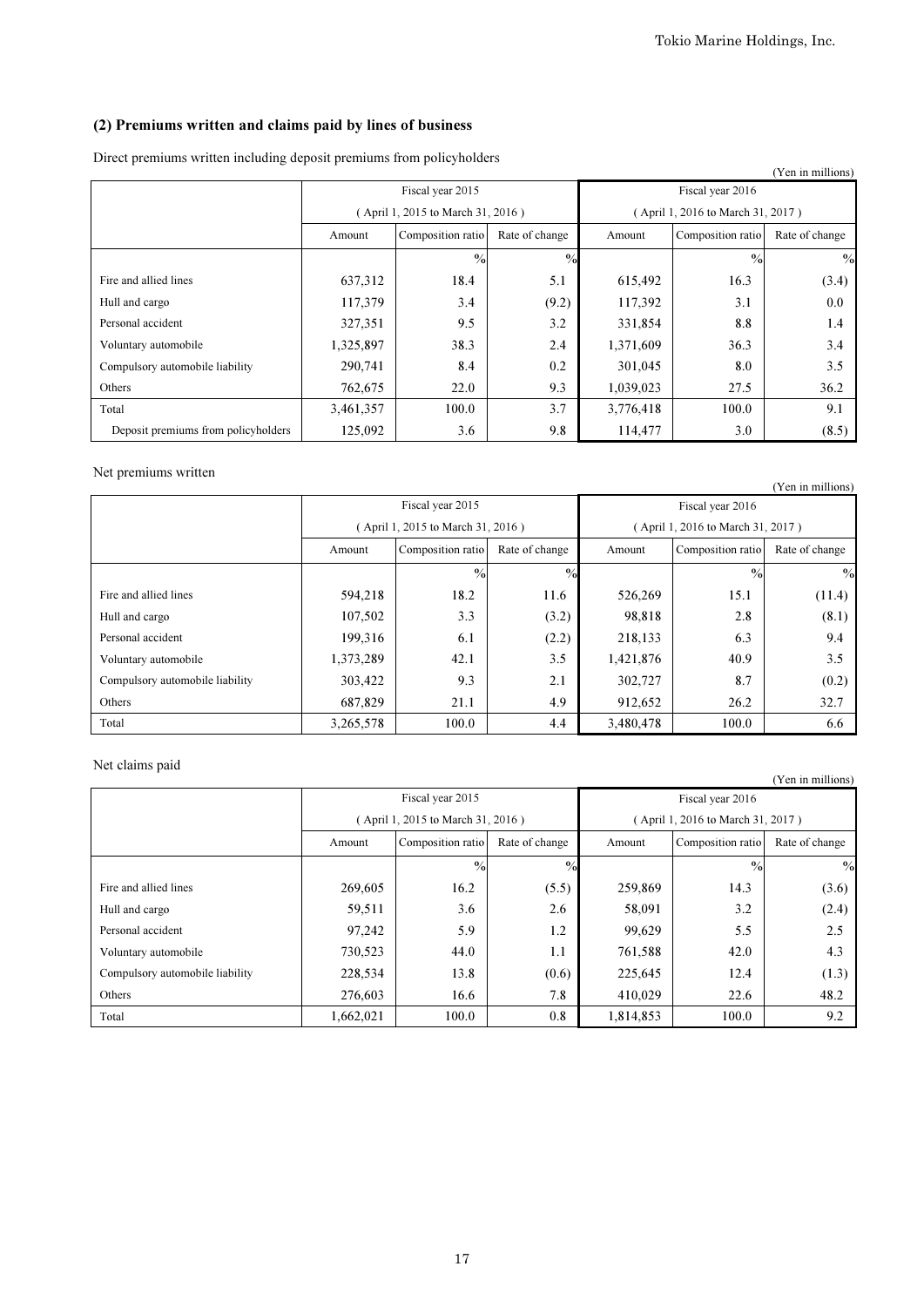# (3) Securities

## 1. Trading Securities

|                                              |                      | 'Yen in millions'    |
|----------------------------------------------|----------------------|----------------------|
|                                              | As of March 31, 2016 | As of March 31, 2017 |
| Unrealized gains (losses) included in income | 230,451              | 145,982              |

## 2. Bonds held to maturity

| $\epsilon$ . Donas nora to matam,                         |                             |                                              |                      |            |                                              |            | (Yen in millions) |
|-----------------------------------------------------------|-----------------------------|----------------------------------------------|----------------------|------------|----------------------------------------------|------------|-------------------|
|                                                           |                             |                                              | As of March 31, 2016 |            | As of March 31, 2017                         |            |                   |
|                                                           |                             | Carrying amount<br>shown on<br>balance sheet | Fair value           | Difference | Carrying amount<br>shown on<br>balance sheet | Fair value | Difference        |
| Those with fair<br>value exceeding the<br>carrying amount | Domestic debt<br>securities | 3,411,751                                    | 4,351,913            | 940,161    | 3,238,387                                    | 3,977,807  | 739,420           |
|                                                           | Foreign securities          | 8.762                                        | 8,922                | 160        | 6,788                                        | 6,935      | 146               |
|                                                           | Subtotal                    | 3,420,514                                    | 4,360,836            | 940,322    | 3,245,175                                    | 3,984,742  | 739,566           |
| Those with fair                                           | Domestic debt<br>securities | 99,723                                       | 99,240               | (483)      | 1,237,858                                    | 1,108,883  | (128, 974)        |
| value not exceeding<br>the carrying amount                | Foreign securities          | 18,253                                       | 17,878               | (375)      | 29,548                                       | 26,417     | (3, 131)          |
|                                                           | Subtotal                    | 117,976                                      | 117,118              | (858)      | 1,267,407                                    | 1,135,301  | (132, 105)        |
| 3,538,490<br>4,477,954<br>939,463<br>4,512,582<br>Total   |                             |                                              | 5,120,043            | 607,460    |                                              |            |                   |

# 3. Bonds earmarked for underwriting reserves

| $\sim$ . Bonds carmained for ander mining reserves        |                             |        |                      |            |                                              |            | (Yen in millions) |
|-----------------------------------------------------------|-----------------------------|--------|----------------------|------------|----------------------------------------------|------------|-------------------|
|                                                           |                             |        | As of March 31, 2016 |            | As of March 31, 2017                         |            |                   |
|                                                           |                             |        | Fair value           | Difference | Carrying amount<br>shown on<br>balance sheet | Fair value | Difference        |
| Those with fair<br>value exceeding the<br>carrying amount | Domestic debt<br>securities | 50,128 | 52,996               | 2,868      | 32,789                                       | 34,309     | 1,520             |
|                                                           | Foreign securities          | 26,948 | 28,318               | 1,370      | 16,145                                       | 16,666     | 521               |
|                                                           | Subtotal                    | 77,076 | 81,315               | 4,239      | 48,934                                       | 50,976     | 2,042             |
| Those with fair                                           | Domestic debt<br>securities |        | ٠                    |            |                                              |            |                   |
| value not exceeding<br>the carrying amount                | Foreign securities          |        | $\blacksquare$       |            | 3,977                                        | 3.911      | (65)              |
|                                                           | Subtotal                    | -      |                      |            | 3,977                                        | 3.911      | (65)              |
| Total                                                     |                             | 77,076 | 81,315               | 4,239      | 52,911                                       | 54,888     | 1,976             |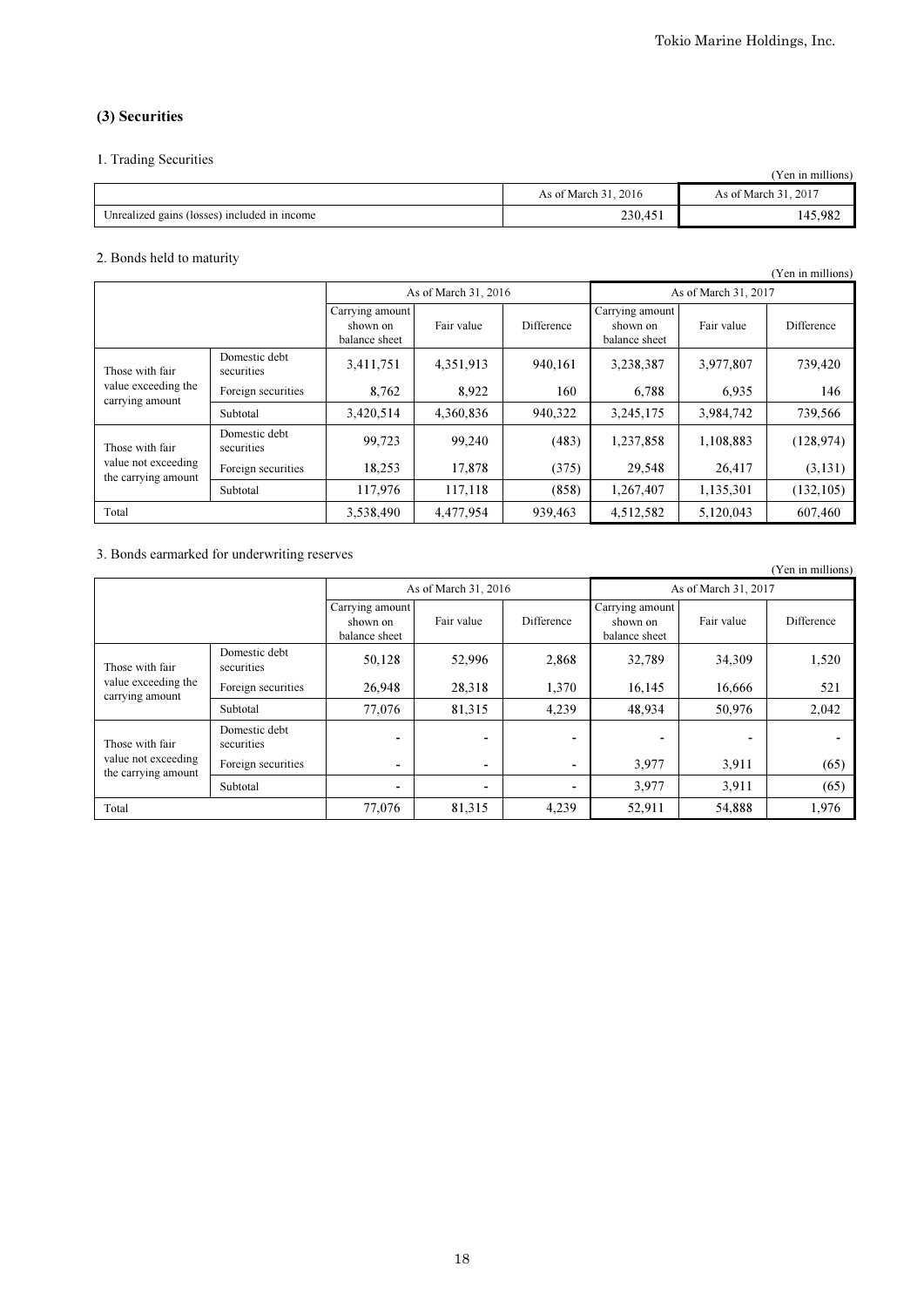#### 4. Available-for-sale securities

| (Yen in millions)         |                               |                                         |                      |            |                                         |           |            |
|---------------------------|-------------------------------|-----------------------------------------|----------------------|------------|-----------------------------------------|-----------|------------|
|                           |                               |                                         | As of March 31, 2016 |            | As of March 31, 2017                    |           |            |
|                           |                               | Fair value<br>shown on<br>balance sheet | Cost                 | Difference | Fair value<br>shown on<br>balance sheet | Cost      | Difference |
|                           | Domestic debt<br>securities   | 3,966,064                               | 3,445,481            | 520,583    | 3,541,971                               | 3,138,846 | 403,125    |
| Those with fair value     | Domestic equity<br>securities | 2,232,470                               | 641,674              | 1,590,795  | 2,397,778                               | 631,003   | 1,766,775  |
| exceeding the cost        | Foreign securities            | 2,224,553                               | 2,050,491            | 174,061    | 2,324,974                               | 2,172,351 | 152,623    |
|                           | Others (Note 2)               | 342,795                                 | 311,606              | 31,188     | 531,576                                 | 500,651   | 30,924     |
|                           | Subtotal                      | 8,765,883                               | 6,449,254            | 2,316,628  | 8,796,300                               | 6,442,851 | 2,353,448  |
|                           | Domestic debt<br>securities   | 89,017                                  | 90,981               | (1,964)    | 406,604                                 | 424,177   | (17,573)   |
| Those with fair value     | Domestic equity<br>securities | 38,289                                  | 43,563               | (5,274)    | 20,501                                  | 22,681    | (2,179)    |
| not exceeding the<br>cost | Foreign securities            | 1,835,749                               | 1,900,677            | (64, 927)  | 1,891,403                               | 1,983,080 | (91,676)   |
|                           | Others (Note 3)               | 1,087,045                               | 1,117,385            | (30,340)   | 812,131                                 | 834,218   | (22,086)   |
|                           | Subtotal                      | 3,050,101                               | 3,152,608            | (102, 506) | 3,130,640                               | 3,264,157 | (133, 517) |
| Total                     |                               | 11,815,984                              | 9,601,863            | 2,214,121  | 11,926,940                              | 9,707,009 | 2,219,931  |

(Note) 1. Available-for-sale securities whose fair value cannot be measured reliably are not included in the table above.

2. As of March 31, 2016, "Others" includes negotiable certificates of deposit (fair value 95 million yen, cost 93 million yen, difference 2 million yen) which are presented as Cash and bank deposits on the consolidated balance sheet, and foreign mortgage securities, etc. (fair value 329,675 million yen, cost 300,918 million yen, difference 28,756 million yen) which are presented as Monetary receivables bought on the consolidated balance sheet.

As of March 31, 2017, "Others" includes negotiable certificates of deposit (fair value 91 million yen, cost 90 million yen, difference 0 million yen) which are presented as Cash and bank deposits on the consolidated balance sheet, and foreign mortgage securities, etc. (fair value 520,692 million yen, cost 492,852 million yen, difference 27,839 million yen) which are presented as Monetary receivables bought on the consolidated balance sheet.

3. As of March 31, 2016, "Others" includes negotiable certificates of deposit (fair value 64,226 million yen, cost 64,226 million yen) which are presented as Cash and bank deposits on the consolidated balance sheet, and foreign mortgage securities, etc. (fair value 1,013,541 million yen, cost 1,043,362 million yen, difference (29,821) million yen) which are presented as Monetary receivables bought on the consolidated balance sheet.

As of March 31, 2017, "Others" includes negotiable certificates of deposit (fair value 64,317 million yen, cost 64,317 million yen) which are presented as Cash and bank deposits on the consolidated balance sheet, and foreign mortgage securities, etc. (fair value 740,254 million yen, cost 761,252 million yen, difference (20,998) million yen) which are presented as Monetary receivables bought on the consolidated balance sheet.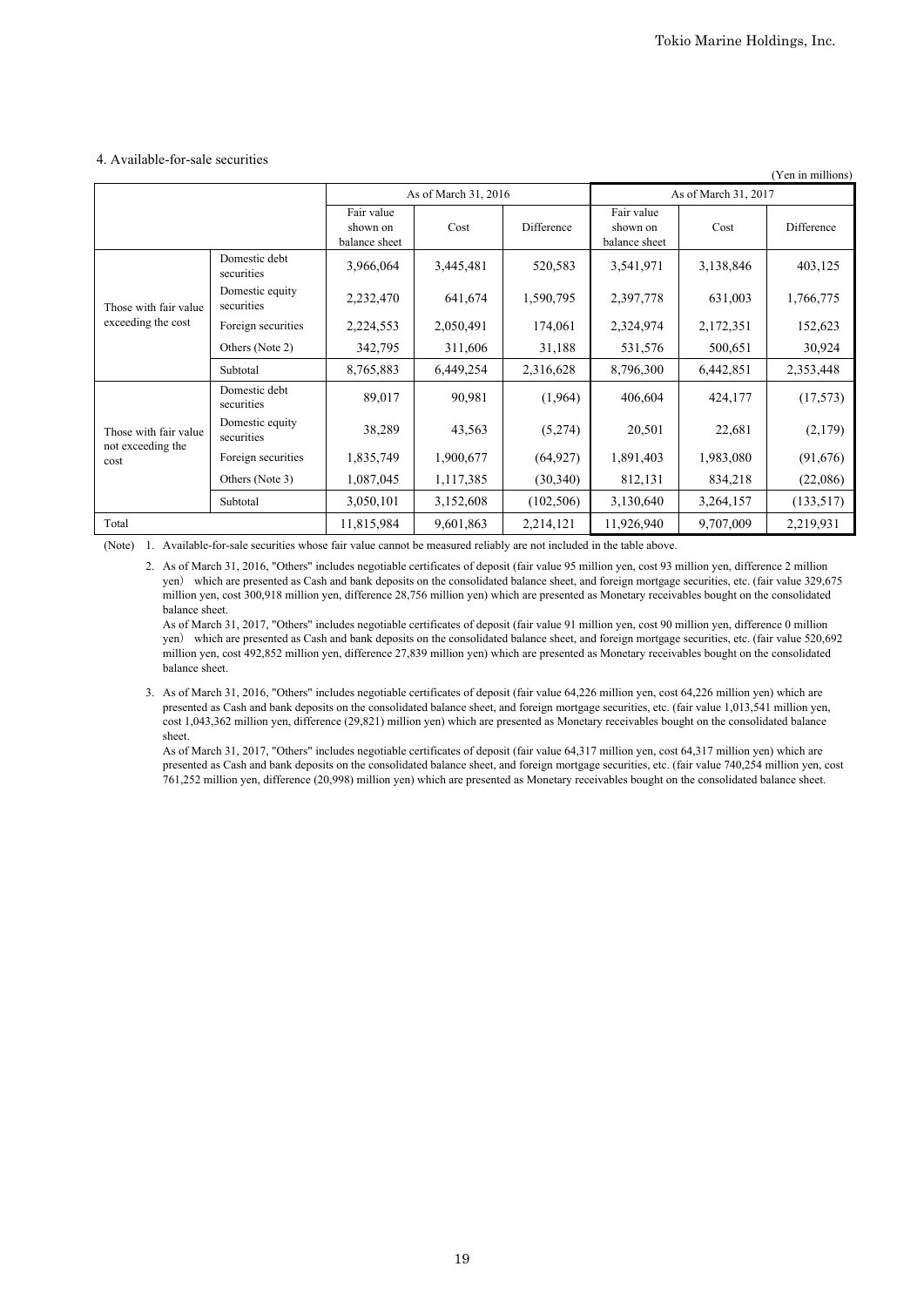(Yen in millions)

# 5. Bonds held to maturity that were sold

None.

### 6. Bonds earmarked for underwriting reserves that were sold

| (Yen in millions)        |               |                                                       |                          |                                                       |               |                |  |  |  |
|--------------------------|---------------|-------------------------------------------------------|--------------------------|-------------------------------------------------------|---------------|----------------|--|--|--|
|                          |               | Fiscal year 2015<br>(April 1, 2015 to March 31, 2016) |                          | Fiscal year 2016<br>(April 1, 2016 to March 31, 2017) |               |                |  |  |  |
|                          | Sale proceeds | Gains on sale<br>Losses on sale                       |                          |                                                       | Gains on sale | Losses on sale |  |  |  |
| Domestic debt securities | 8,777         | 466                                                   |                          | 4,727                                                 | 173           |                |  |  |  |
| Foreign securities       | 6.605         | 1,639                                                 | $\overline{\phantom{0}}$ | 2,988                                                 | 451           |                |  |  |  |
| Total                    | 15,382        | 2,105                                                 | $\overline{\phantom{0}}$ | 7.715                                                 | 624           |                |  |  |  |

#### 7. Available-for-sale securities that were sold

|                            |               |                                                       |                |                                                       |               | $\sim$ 0.1 1.1 1.1.1.1.1.0.1.1.0 |  |
|----------------------------|---------------|-------------------------------------------------------|----------------|-------------------------------------------------------|---------------|----------------------------------|--|
|                            |               | Fiscal year 2015<br>(April 1, 2015 to March 31, 2016) |                | Fiscal year 2016<br>(April 1, 2016 to March 31, 2017) |               |                                  |  |
|                            | Sale proceeds | Gains on sale                                         | Losses on sale | Sale proceeds                                         | Gains on sale | Losses on sale                   |  |
| Domestic debt securities   | 363,156       | 13,982                                                | 1.449          | 277,766                                               | 11,565        | 2,082                            |  |
| Domestic equity securities | 117,120       | 88,506                                                | 278            | 119,670                                               | 84,315        | 177                              |  |
| Foreign securities         | 956,697       | 58,060                                                | 16,232         | 1,026,929                                             | 24,248        | 34,127                           |  |
| Others                     | 203,574       | 6,318                                                 | 4,161          | 216,800                                               | 5,212         | 3,771                            |  |
| Total                      | .640,549      | 166,866                                               | 22,122         | 1,641,167                                             | 125,341       | 40,159                           |  |

(Note) For the fiscal year 2015, "Others" includes negotiable certificates of deposit (proceeds 16,693 million yen, gains 4 million yen), which are presented as Cash and bank deposits on the consolidated balance sheet, and foreign mortgage securities (proceeds 159,374 million yen, gains 5,924 million yen, losses 1,656 million yen), which are presented as Monetary receivables bought on the consolidated balance sheet.

For the fiscal year 2016, "Others" includes negotiable certificates of deposit (proceeds 48,460 million yen, gains 31 million yen, losses 0 million yen), which are presented as Cash and bank deposits on the consolidated balance sheet, and foreign mortgage securities (proceeds 162,895 million yen, gains 5,007 million yen, losses 3,671 million yen), which are presented as Monetary receivables bought on the consolidated balance sheet.

### 8. Securities on which impairment losses were recognized

For the fiscal year 2015, impairment losses of 19,238 million yen (Domestic equity securities 1,136 million yen, Foreign securities 14,960 million yen, Others 3,141 million yen) were recognized for Available-for-sale securities with fair value. Impairment losses of 458 million yen (Domestic equity securities 59 million yen, Foreign securities 398 million yen) were also recognized for those whose fair value cannot be measured reliably.

For the fiscal year 2016, impairment losses of 8,653 million yen (Domestic equity securities 68 million yen, Foreign securities 6,099 million yen, Others 2,485 million yen) were recognized for Available-for-sale securities with fair value. Impairment losses of 1,124 million yen (Domestic equity securities 776 million yen, Foreign securities 347 million yen, Others 0 million yen) were also recognized for those whose fair value cannot be measured reliably.

In principle, impairment loss on a security with fair value is recognized when the fair value is below its cost by 30% or more.